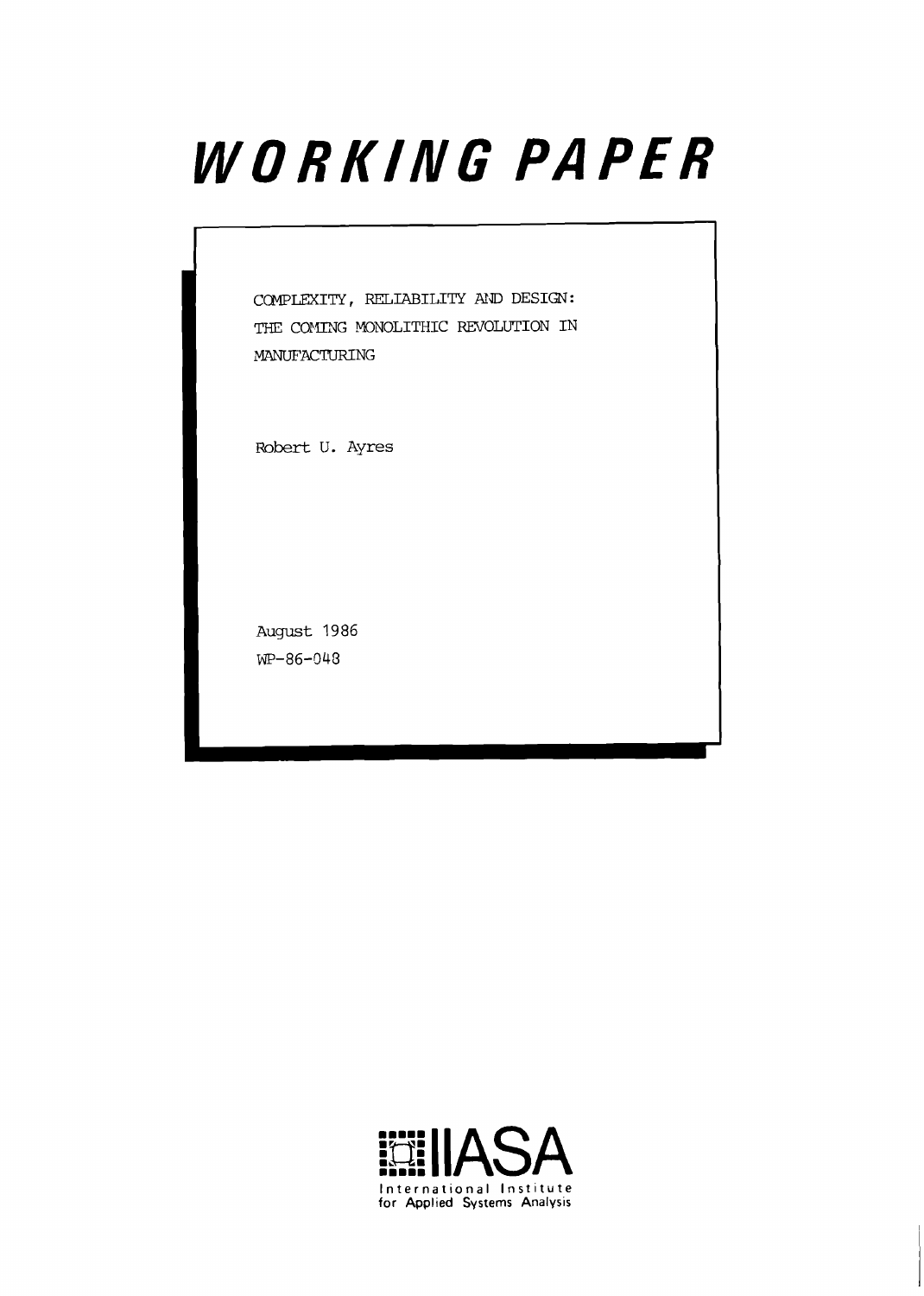NOT FOR QUOTATION WITHOUT PERMISSION OF THE AUTHOR

COMPLEXITY, RELIABILITY AND DESIGN: THE COMING MONOLITHIC REVOLUTION IN MANUFACTURING

Robert U. Ayres

August 1986  $WP-86-48$ 

**Working** *Papers* are interim reports on work of the International Institute for Applied Systems Analysis and have received only limited review. Views or opinions expressed herein do not necessarily represent those of the Institute or of its National Member Organizations.

INTERNATIONAL INSTITUTE FOR APPLIED SYSTEMS ANALYSIS A-2361 Laxenburg, Austria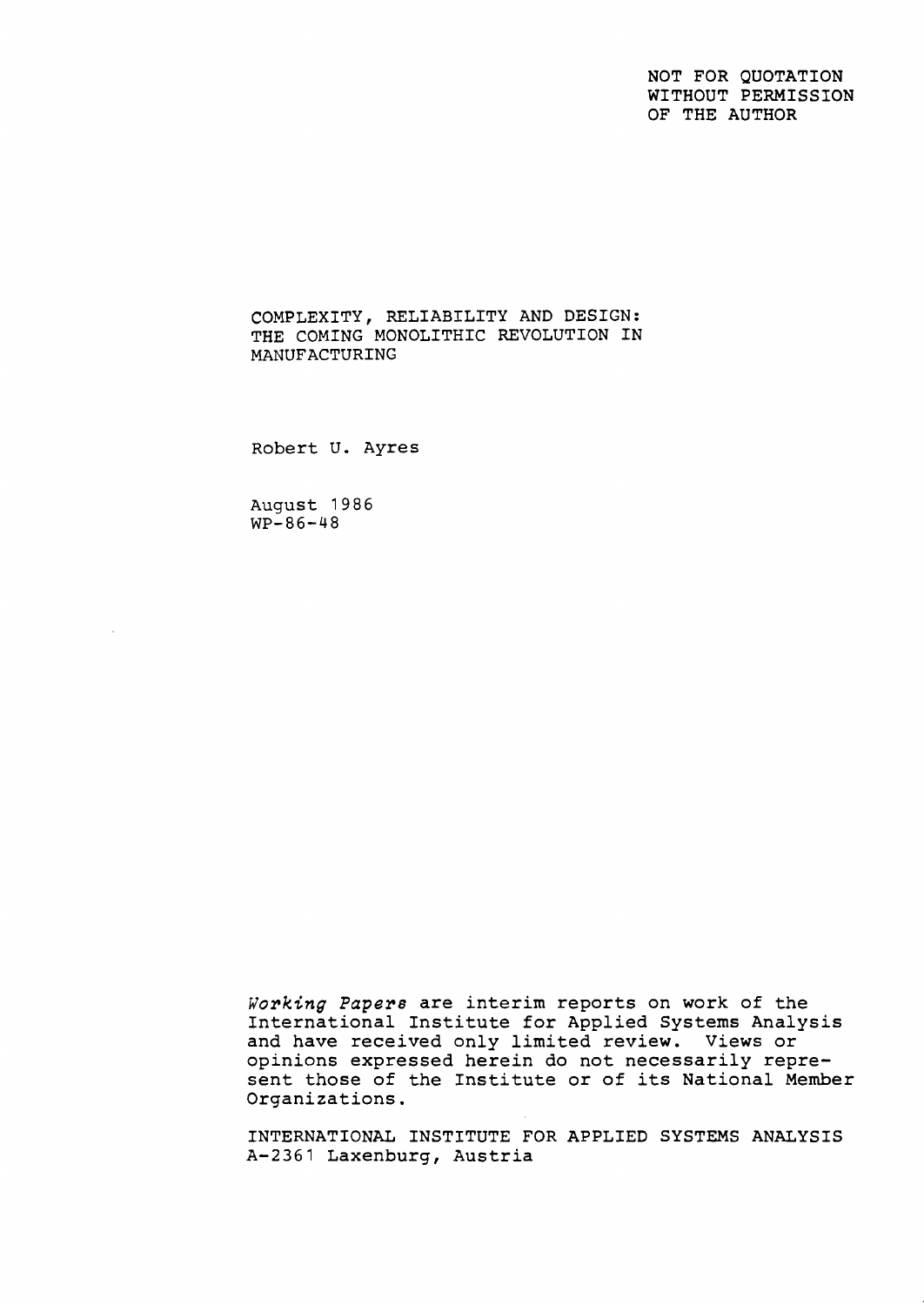FOREWORD

A major component of IIASA's Technology-Economy-Society (TES) Program is a project to assess "Computer Integrated Manufacturing" (CIM), by which is meant the whole range of application of computers to discrete parts manufacturing and assembly. The various familiar acronyms and buzzwords, such as NC, CNC, DNC, CAD/CAM robotics, FMS, "group technology" and MRP all fit under the broad CIM umbrella. The present paper is the first to be generated, at least in part, under the project. (In fact, an earlier draft was written while the author was at Carnegie-Mellon University). The paper presents some interesting and new ideas about the nature of the forces driving the worldwide trend toward flexible automation. It suggests, in brief, that the demand for CIM arises from what Nathan Rosenberg has termed as "mismatch", i.e. a problem that was created, in<br>effect, by technological progress itself. In this case the effect, by technological progress itself. "problem" is that defects in manufacturing have become intolerable. The reason for that is that demand for higher and higher levels of product performance, over many decades, has required orders-of-magnitude increases in mechanical complexity, on the one hand, and higher precision, on the other. To satisfy these high standards requires a level of error control that increasingly precludes the use of human workers in direct contact with workpieces as they move through the manufacturing system.

This working paper is being made available more widely to stimulate discussion and comment. We hope that it will succeed in that regard.

> Thomas H. Lee Project Leader, Technology, Economy, Society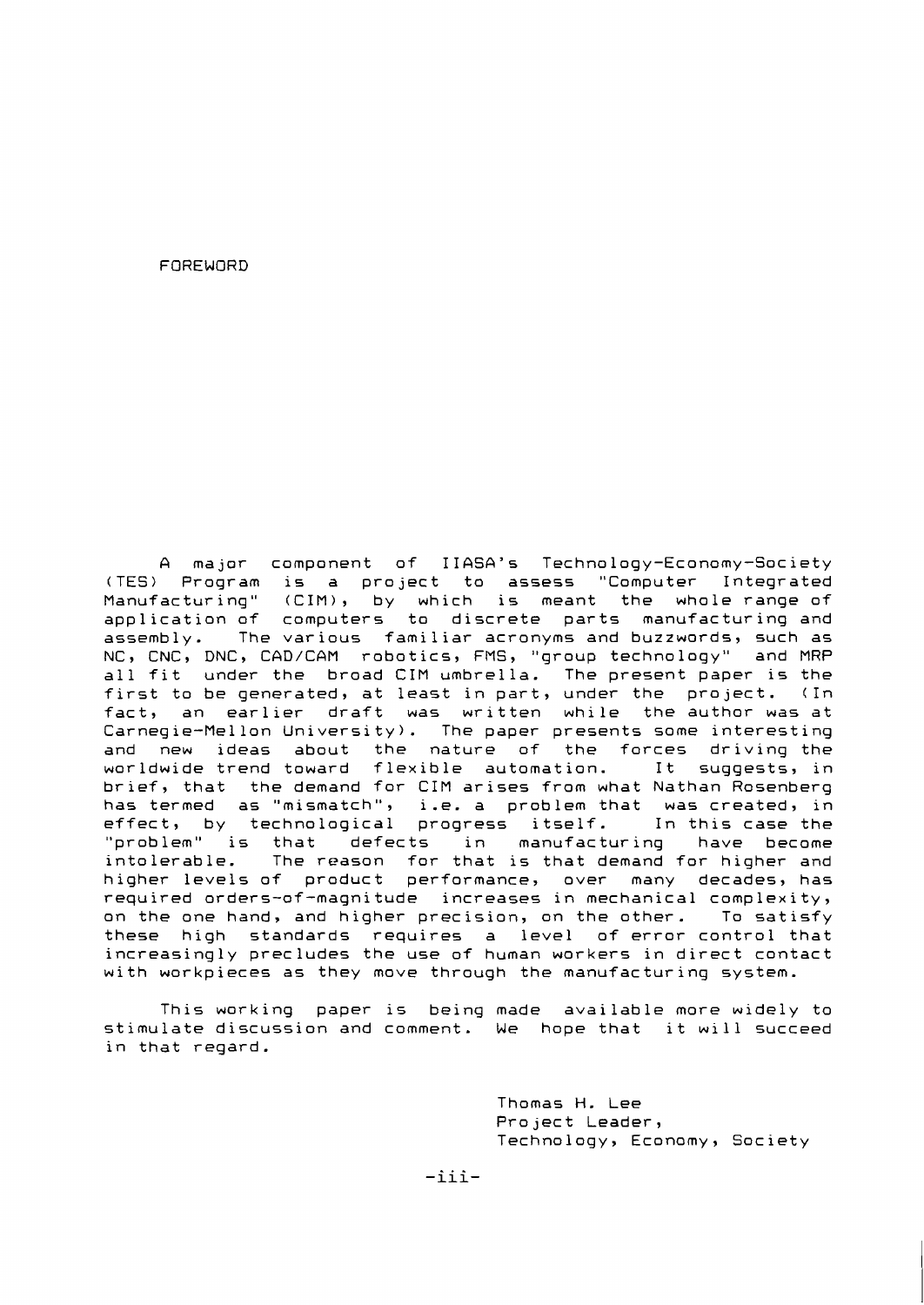COMPLEXITY, RELIABILITY AND DESIGN: THE COMING MONOLITHIC REVOLUTION IN MANUFACTURING

Robert U. Ayres

# 1.Background

According to the poet Alexander Pope "to err is human; to forgive divine". This may be a truism in the moral sphere, but it is only half true in the production context. Modern<br>manufacturing, in-particular, is unforgiving of error. Exact  $m$ anufacturing, in particular, is unforgiving of error. figures are lacking, but a surprisingly large fraction of the cost of production is directly attributable either to the prevention of avoidable defects (e.g. quality control), their detection (e.g. inspection), or their elimination after the fact (repair, rework). A survey carried out by Quality (June 1977, p. 20) over 10 U.S. manufacturing industries found that total quality costs (inspection, scrap, rework and warranty) averaged 5.8% of sales. The importance of this figure is doubled when one considers that roughly 50% of the sales dollar goes for purchased materials which also include a quality cost component. From another perspective, the celebrated Japanese superiority over the U.S. in manufacturing may stem largely from a longer established Japanese recognition of this problem coupled with widespread commitment to ameliorate it.<sup>1</sup>. In this paper I will explore five related hypotheses, as follows:

- that the human "error rate" is inherently large and cannot be reduced to (or nearly to) zero even under the most favorable conditions -- although clever human factors engineering can often achieve substantial improvements over existing rates in given cases. Nevertheless, human workers are not improving rapidly (if at all) in terms of their prospensity to make mistakes on the job;
- that "high performance in a product tends to require a high degree of precision and complexity in the design and

<sup>&#</sup>x27;Xerox corporation offers an interesting example. Recently Xerox announced with some pride that its parts reject rate is now down to 1.3 per thousand (from 8 per thousand a few years ago). However, its Japanese competitors have achieved reject rates less than 1 per thousand (N.Y. Times, November 16, 1985). Since the early 70's when its exclusive patent protection expired, Xerox's market share of the plain paper copier market has fallen to about 36% while Japanese companies like Ricoh and Canon totally dominate the low-cost segment of the market. A recent study of the room airconditioner industry found even more startling differences: Japanese firms achieved assembly line defect rates almost 70 times lower than U.S. firms, on the average, while among U.S. firms there was a best-to-worst range of 7 per 100 to 165 per 100 (Garvin 1983). The best Japanese producers achieved failure rates between 500 and 1000 times better than the worst U.S. producers (ibid).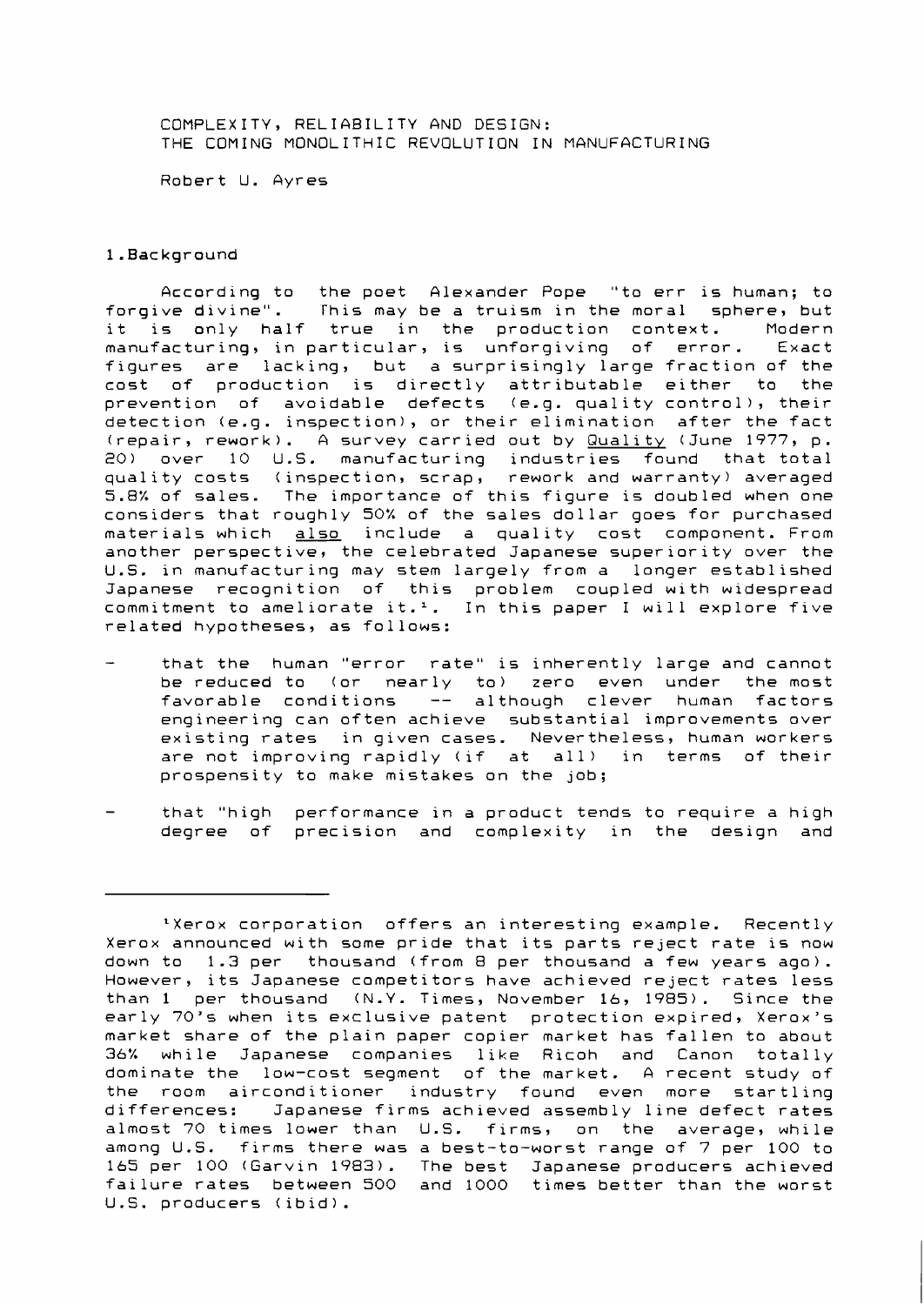manufacturing process. This tendency can be seenmost clearly over time;

- that as precision increases and the production system becomes more complex and more interrelated the cost of information required for controlling the manufacturing process as a whole has been growing geometrically. The cost of discovering and/or eliminating defects, in particular, seems to increase as a non-linear function of product complexity and diversity;
- that defects can be thought of as lost information (just as errors in accounts or messages) and that error-detection and error-correction techniques from communications theory may be appropriate tools for management;
- that defects can best be eliminated in manufacturing by adopting the 'monolithic' concept that has been so successful in electronics.

#### 2. The Intrinsic Human Error Probablilty

Ergonomists and human factors engineers have traditionally approached the "error" problem in terms of "explaining" errors by machine operators in terms of poorly designed man-machine interfaces. Their focus has been largely on redesigning this interface to increase system reliability. This is understandable and desirable but tends to obscure a key fact: that even with the best designed man-machine interface, the probability of human error cannot in practice be reduced to zero except, possibly, by decreasing the rate of useful output to zero also. Among the fundamental reasons why humans are inherently error-prone is the inability to maintain a permanent state of concentrated attention. Subconscious, autonomous processes are necessary for the functioning of the organism. Heart and lung operation are only two examples. Limbs must move or twitch from time to time or they will cramp. Eyes must 'blink' occasionally to maintain external lubrication, itches must be scratched, throats must be cleared, etc., etc. These biophysical functions occasionally interfere with conscious mental activities and cause lapses in attention.

Factors that tend to increase the error-rate above the theoretical minimum rate are known to include:

- emotional stress
- physical strain and discomfort
- interference (noise)
- poor illumination
- information load (overload).

The influence of these factors on human performance and error rate is discussed in a number of ergonomics and human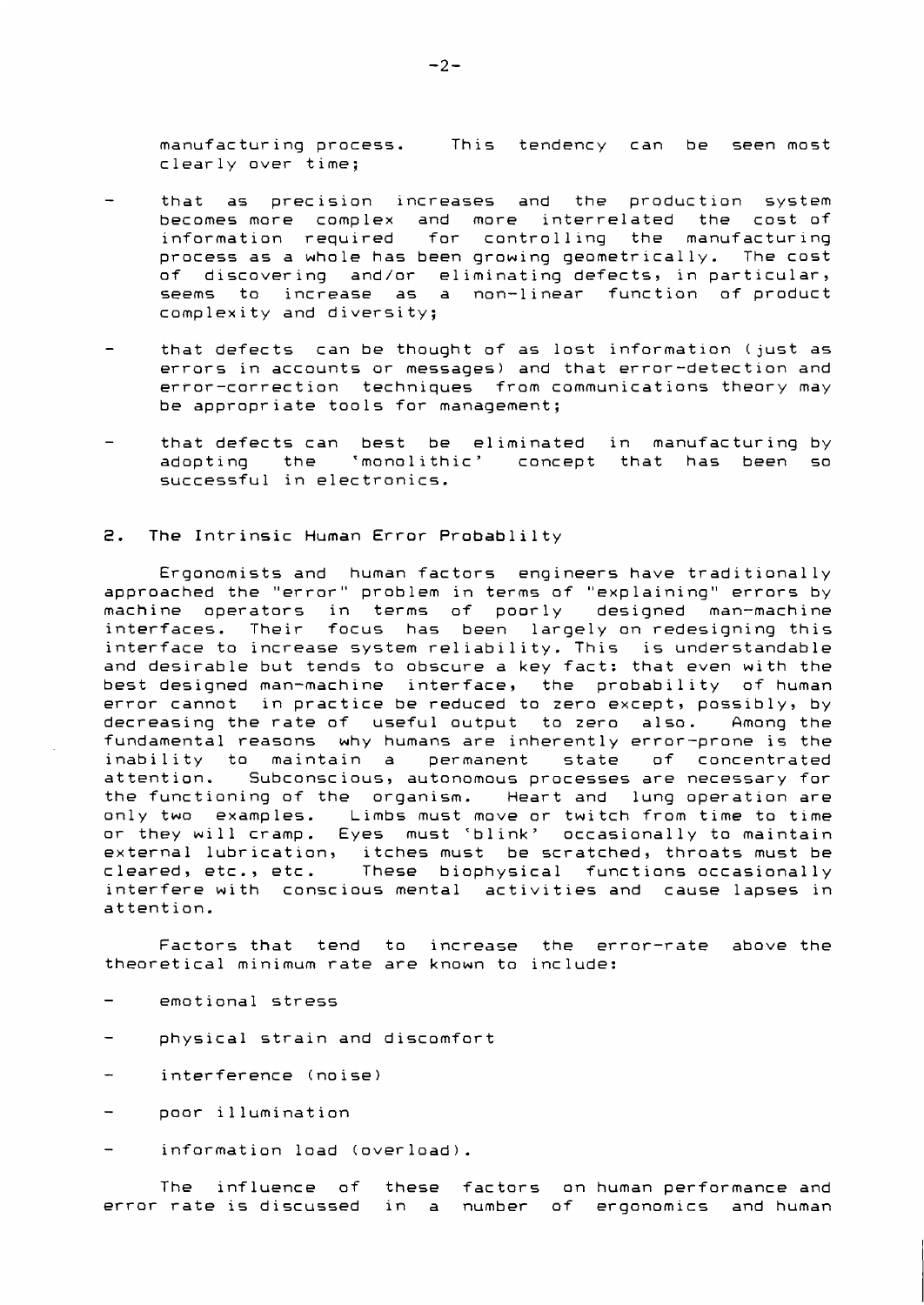factors monographs and research reports such as CMeister 711, CMeister 761, and [Swain 831.

The general relationship between information processed (input) and information transmitted (output) has been discussed extensively in the ergonomics and psychology literature, especially in the context of estimating maximum output rates. From Figures 1 and 2, especially, it can be seen that as the input rate<sup>2</sup> increases, the amount of information "lost" -- which is equivalent to the error rate -- rises extremely sharply as the input rate approaches 10 bits/sec. This can be interpreted, without straining the facts, as a straightforward problem of overload, or saturation. This would seem to offer a partial explanation, at least, of the extremely high propensity of humans to make errors in emergency situations, noted by Swain **S** Guttmann Cop citl.

A representative table of nominal human error probabilities for or HEP's for operating manual controls is shown in Table 1. These figures are to be interpreted as the medians of log normal distributions of experimental subjects. (50% of subjects would have a higher HEP, 50% would have a lower HEP.) The range of uncertainty of the distribution is called the error factor (EF). uncertainty of the distribution is called the error<br>It is significant that the lowest HEP sho significant that the lowest HEP shown is .0005 corresponding to 5 errors per 10,000 decisions. Modifiers for HEP's are shown in Table 2. Note that modifiers are always greater than unity. Thus the nominal HEP's can be interpreted as<br>practical minimum median error rates for represenative practical minimum median error rates for represenative<br>populations. It is unlikely that the figures would vary populations. It is unlikely that the figures would vary<br>significantly from one country to another, for instance. from one country to another, for instance. Implications of these data for manufacturing management and automation are discussed in subsequent sections.

#### 3. Precision, Complexity and Performance

With regard to the second hypothesis -- that high performance demands precision and complexity -- a few random examples will have to suffice to make the point, since no scholar (to my knowledge) has ever explored the question in depth. Indeed, the proposition becomes almost self-evident from the superficial examination of early machines. Invariably, they are quite simple and crude by comparison to their modern<br>counterparts. One early weight-driven clock, for instance, One early weight-driven clock, for instance, utilized 8 gear wheels, an escape wheel, a crank (3 parts) a foliot balance (5 parts), a verge (3 parts), 6 axles, 2 pointer hands, a face plate, and various frame parts, pins, etc. [Strandh<br>79]. Later versions introduced second-hands, adjustment Later versions introduced second-hands, adjustment mechanisms, self-winding mechanisms, chimes or alarms, calendars, jewel-bearings or ball-bearings, and so on. Surface tolerances for early clock parts were seldom better than 1:100, and timekeeping accuracy was correspondingly low. By contrast modern mass-produced electronic watches achieve time-keeping precision

<sup>&</sup>quot;The input rate in Figure **1** is shown in alphabetical symbols per second, where each symbol is equivalent to roughly 3 bits of information.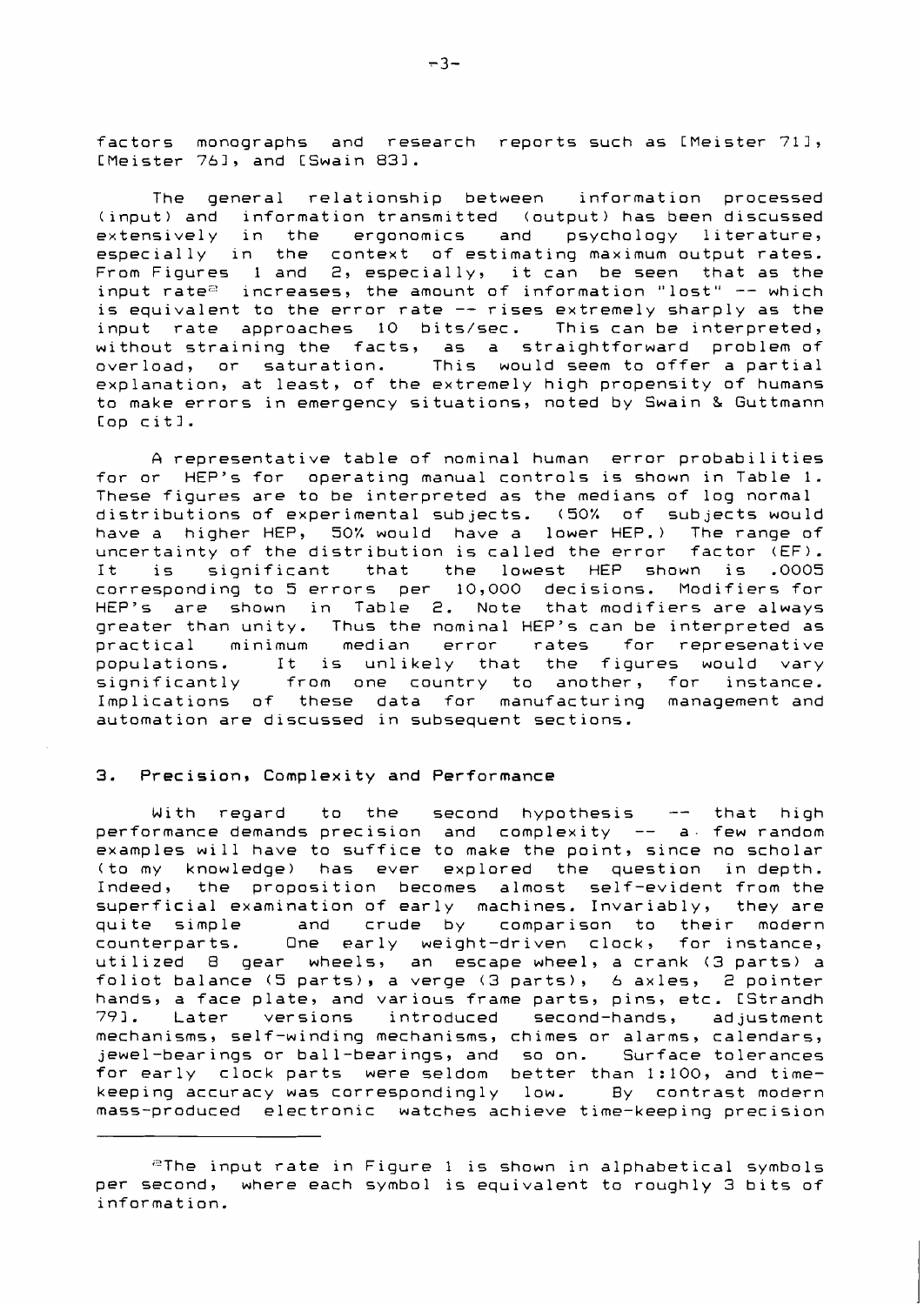

**Input** in **symbols per s** 

Typing performance Curves (From H. Quastler & V. J. Wulff) Human Performance in Information Technical Report R-62 Urbana, Illinois: Control Systems Laboratory, University of Illinois, 1955, Pages 62-47.

Cited by Miller 78.

Figure 1. Information Troughput **vs.** Speed for Typing.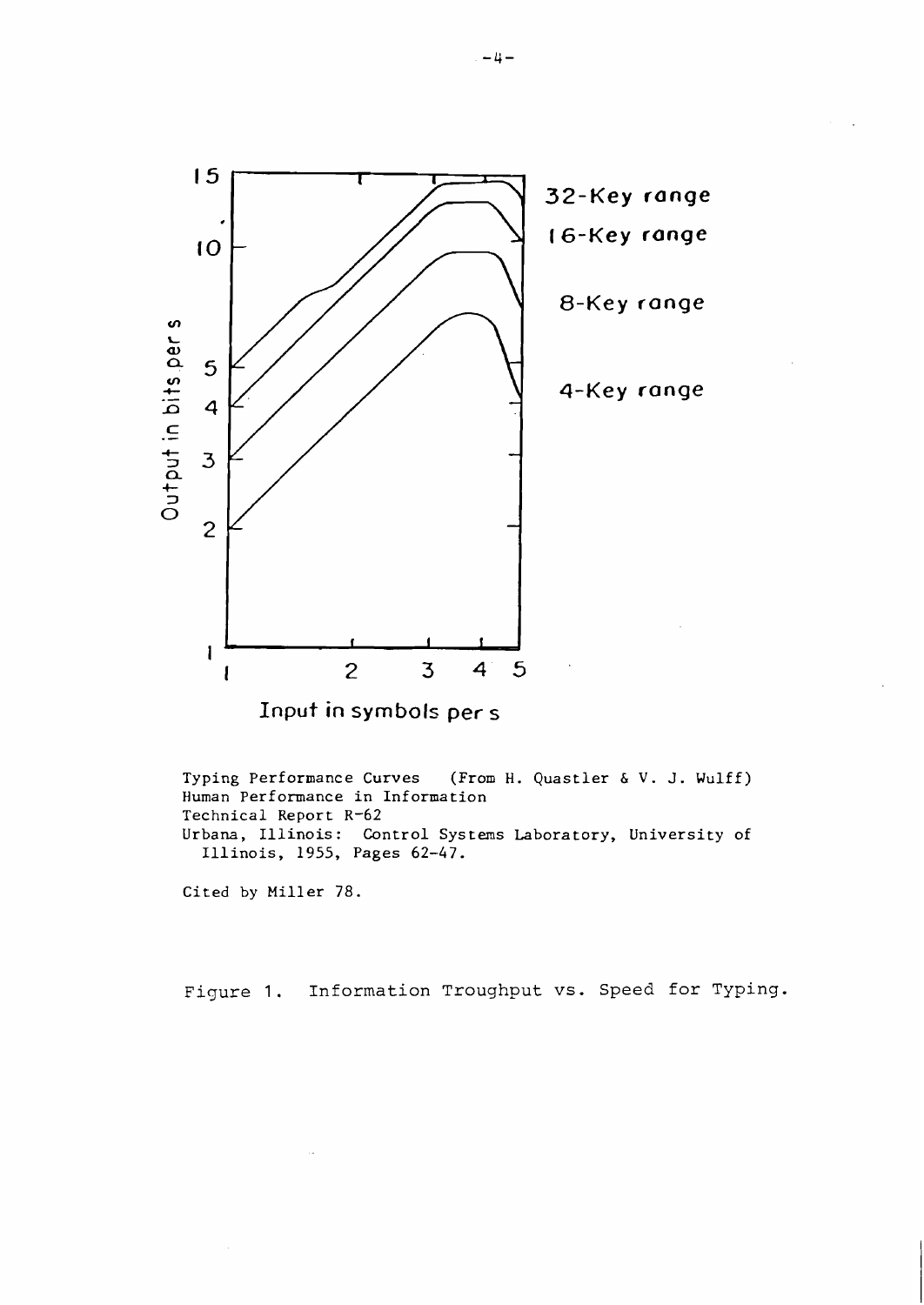

Averages for four subjects in five-light test, showing total informational output and transmitted information as functions of the input rate.  $H(x)$  represents information input;  $H(y)$ represents subjects' total information output; H(t) represents subjects' correct information transmitted. (1) indicates information lost (presented but not transmitted); **(2)** indicates noise or information in output not correlated with input; and (3) indicates transmitted information. (Adapted from E. T. Klemmer *6* P. F. Muller, Jr. The rate of handling information: key pressing responses to light patterns. HFORL Memo Report No. 34. **USAF,** ARDC. March 1953, 9)

Cited by Miller 78.

Figure 2. Information Processing by Humans.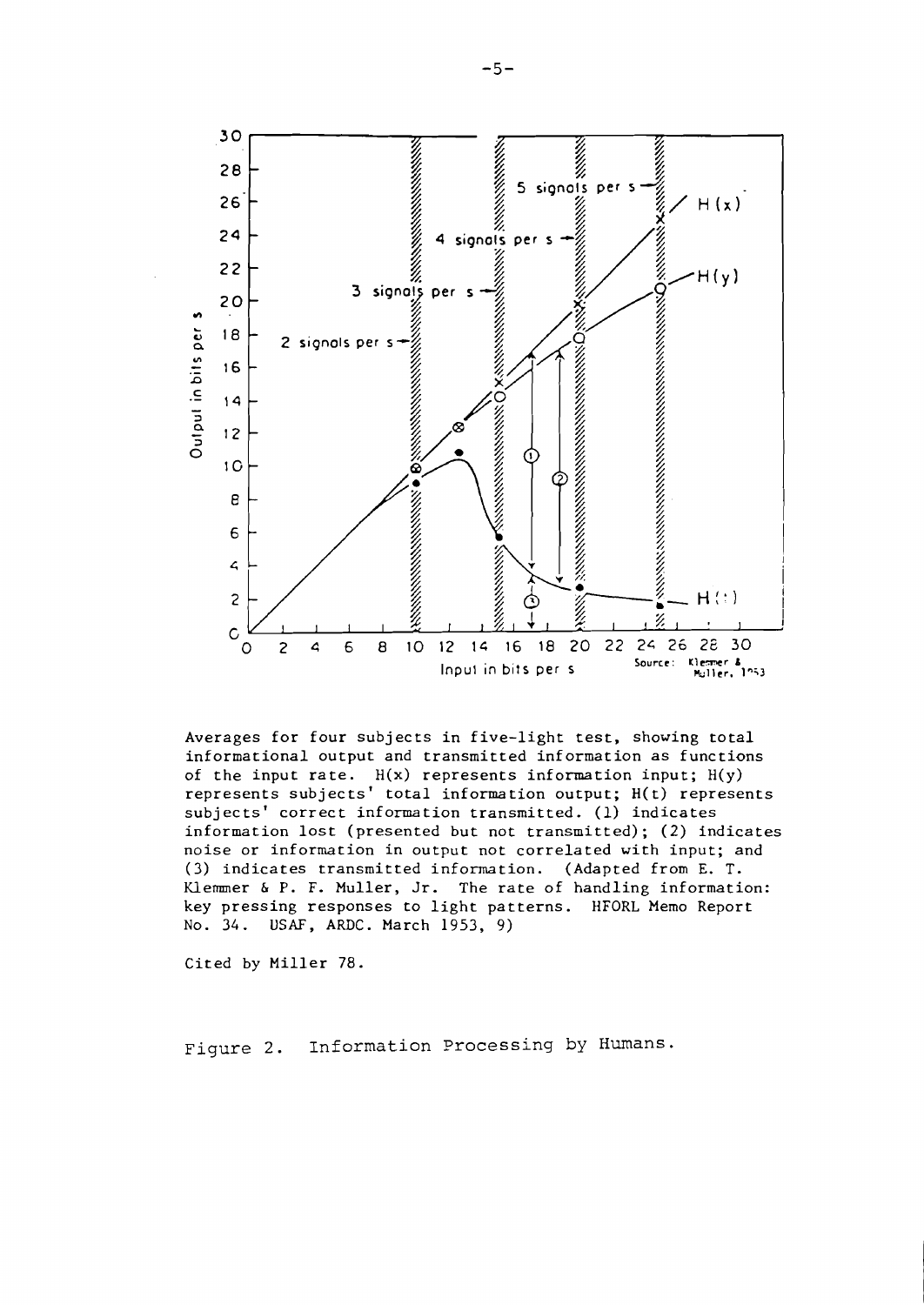| Item | <b>Potential Errors</b>                                                                         | Human Error<br>Probability<br><b>HEP</b> | <b>Error</b><br>Factor<br>(Range) |  |
|------|-------------------------------------------------------------------------------------------------|------------------------------------------|-----------------------------------|--|
| (1)  | Inadvertent activation of a control                                                             |                                          |                                   |  |
|      | Select wrong control on a panel from an array of<br>similar-appearing controls:                 |                                          |                                   |  |
| (2)  | identified by labels only                                                                       | .003                                     | 3                                 |  |
| (3)  | arranged in well-delineated functional groups                                                   | .001                                     | 3                                 |  |
| (4)  | which are part of a well-defined mimic layout                                                   | .0005                                    | 10                                |  |
|      | Turn rotary control in wrong direction (for two-<br>position switches, see Item 8):             |                                          |                                   |  |
| (5)  | when there is no violation of populational<br>stereotypes                                       | .0005                                    | 10                                |  |
| (6)  | when design violates a strong populational<br>stereotype and operating conditions are<br>normal | .05                                      | 5                                 |  |
| (7)  | when design violates a strong populational<br>stereotype and operation is under high<br>stress  | $.5\,$                                   | 5                                 |  |
| (B)  | Turn a two-position switch in wrong direction or<br>leave it in the wrong setting               | $\bullet \bullet$                        |                                   |  |
| (9)  | Set a rotary control to an incorrect setting<br>(for two-position switches, see Item 8)         | .001                                     | $10^{-4}$                         |  |

# **Table 1. Estimated Probabilities of Errors of Commission in Operating Manual Controls\***

.<br>The HEPs are for errors of commission only and do not include any errors of decision as to which controls to activate.<br>\*\*\* Divide HEPs for rotary controls (Items 5-7) by 5 (use same FEs)

\*\*\* Divide HEPs for rotary controls (Items 5-7) by 5 luse same EFs).

... Divide HEPs for rotary controls (Items 5-7) by 5 (use same EFs).<br>\*\*\*<br>This error is a function of the clarity with which indicator position can be determined: designs of control knobs and their position indications vary greatly. For plant-specific analyses, an EF of 3 may be used.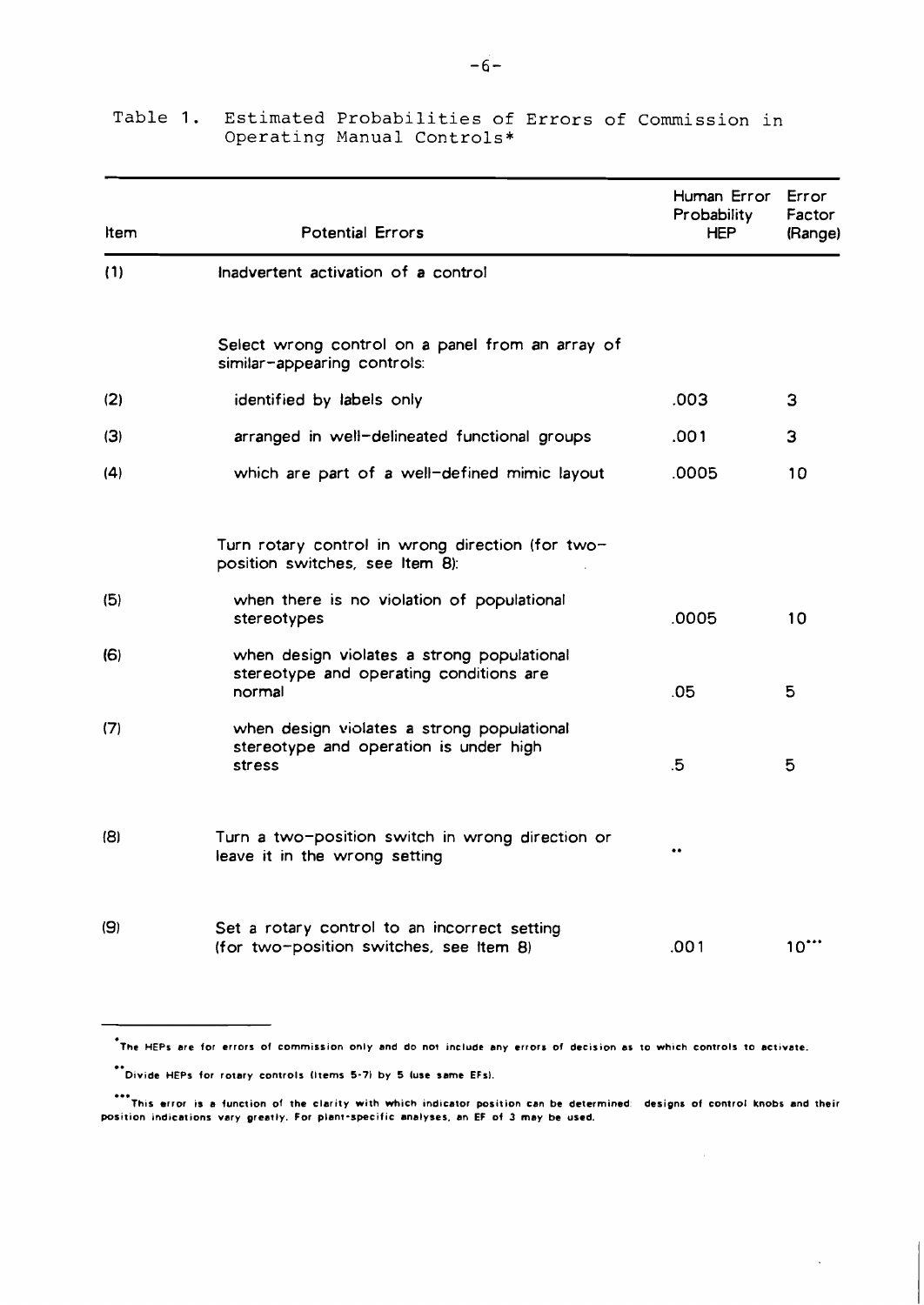Table 1. (continued)

| Item | Potential Errors                                                                                                                                              | Human Factor<br>Probability<br>HEP | Error<br>Factor<br>(Range) |
|------|---------------------------------------------------------------------------------------------------------------------------------------------------------------|------------------------------------|----------------------------|
| (10) | Failure to complete change of state of a<br>component if switch must be held until change<br>is completed                                                     | .003                               | 3                          |
|      | Select wrong circuit breaker in a group of<br>circuit breakers:                                                                                               |                                    |                            |
| (11) | densely grouped and identified by labels only                                                                                                                 | .005                               | 3                          |
| (12) | in which the PSFs are more favorable                                                                                                                          | .003                               | 3                          |
| (13) | Improperly mate a connector (this includes<br>failures to seat connectors completely and<br>failure to test locking features of connectors<br>for engagement) | .003                               | З                          |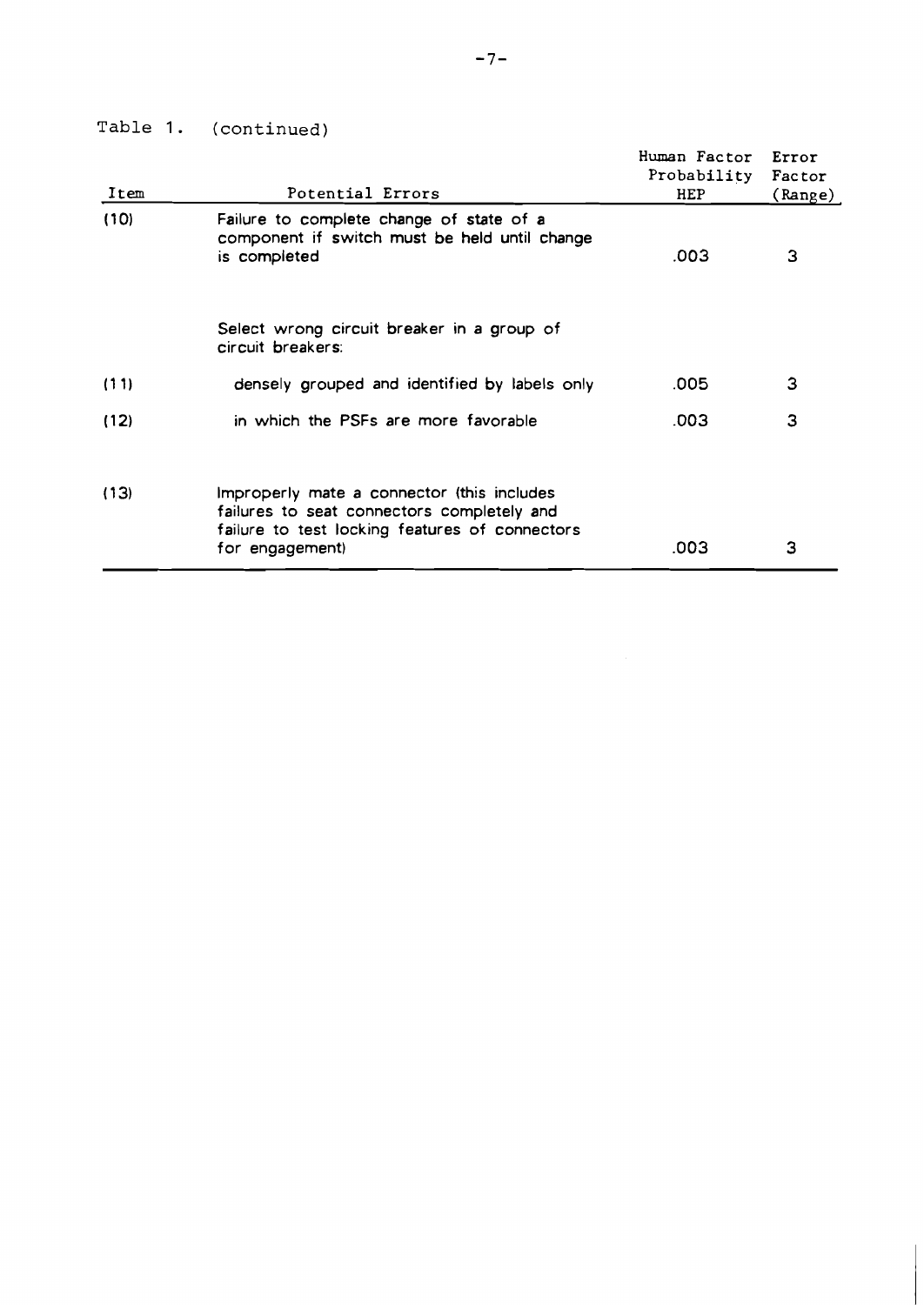# **Table 2. Modifiers for HEP's\***

|      | <b>Stress Level</b>                               | <b>Skilled**</b>           | Novice**                                                                          |
|------|---------------------------------------------------|----------------------------|-----------------------------------------------------------------------------------|
| Item |                                                   | $\underline{\mathbf{(a)}}$ | <u>(b)</u>                                                                        |
| (1)  | Very low<br>(Very low task load)                  | x <sub>2</sub>             | x2                                                                                |
|      | Optimum<br>(Optimum task load):                   |                            |                                                                                   |
| (2)  | Step-by-stept                                     | x1                         | x <sub>1</sub>                                                                    |
| (3)  | Dynamict<br>Moderately high<br>(Heavy task load): | $\times 1$                 | x2                                                                                |
| (4)  | Step-by-stept                                     | x2                         | x4                                                                                |
| (5)  | Dynamict                                          | x5                         | x10                                                                               |
|      | Extremely High<br>(Threat stress)                 |                            |                                                                                   |
| (6)  | Step-by-stept                                     | x5                         | x10                                                                               |
| (7)  | Dynamict<br>Diagnosistt                           |                            | .25 (EF = 5) .50 (EF = 5)                                                         |
|      |                                                   | NOT modifiers.             | These are the actual HEPs<br>to use with dynamic tasks<br>or diagnosis - they are |

**MA** skilled person is one with 6 months or more experience in the tasks being assessed. A novice is one with less than 6 months or more experience.

- tStep-by-step tasks are routine, procedurally guided tasks, such as carrying out written calibration procedures. Dynamic tasks require a higher degree of man-machine interaction, such as decision-making, keeping track of several functions, controlling several functions, or any combination of these. These requirements are the basis of the distinction between step-by-step tasks and dynamic tasks, which are often involved in responding to an abnormal event
- TtDiagnosis may be carried out under varying degrees of stress, ranging from low (optimum) to extremely high (threat stress). For threat stress, the HEP of .25 is used to **estimate performance of an individual.**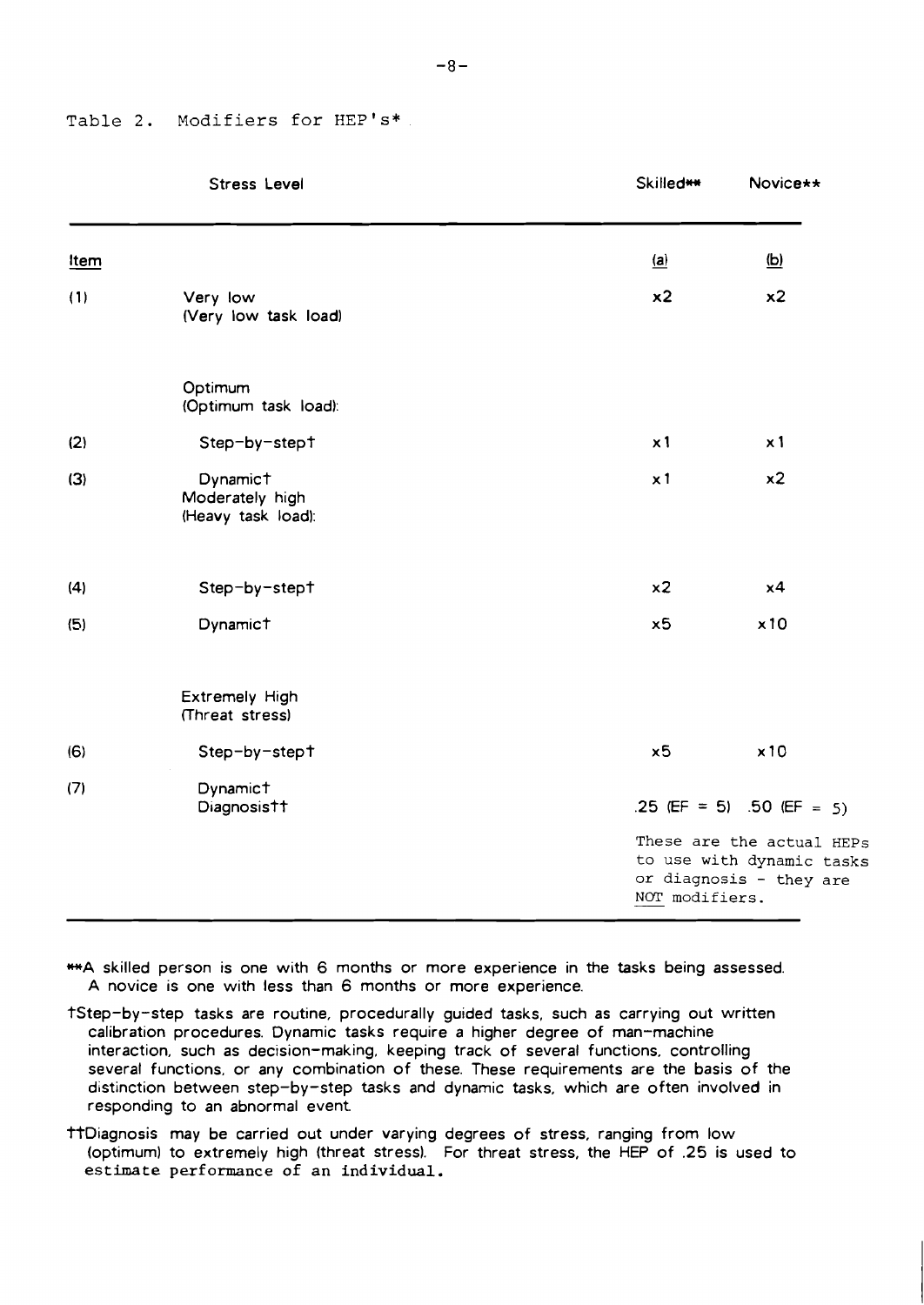of the order of  $1:10<sup>4</sup>$  or even better. This level of performance obviously requires a correspondingly high order of precision in the manufacturing process.

Tools provide another illustration. Early hand tools such as hammers, tongs, or shears typically involved 2 or 3 parts. A late 19th century hand-drill (brace and bit) with a chuck accommodating various drill bit diameters involves 20 parts. A push-type hand-held screw-dr iver with an ad justable chuck utilizes 30 or more parts. The addition of an electric drive motor would, of course, add another 50 or so. A hand-saw had 3-5 parts. A motor driven chain-saw of current vintage has several hundred parts. Moreover, each of those is made with a level of precision in terms of composition and surface finish far beyond capabilities of even 19th century manufacturers.

Vehicles provide the clearest evidence of the trend toward precision combined with complexity. Horse drawn taxicabs of the mid-19th century consisted of a springless chassis with an enclosed body for the passengers, 2 doors and a simple bench for the driver, two iron axles, solid iron sleave-type bearings, four relatively simple spoked wheels, and tiller-type of steering mechanisms. The wheels were already moderately sophisticated, with 8-12 spokes and steel rims. The introduction of the safety bicycle in 1885 was a quantum leap in several areas, including the lightweight wheel, gearshift, chain-sprocket drive and ball-bearings. Each of these devices is highly complex. Thus an 1885 Rover safety bicycle required more than 500 individual parts.

The earliest motorized vehicles (Benz, 1886) added a small 1-cylinder gasoline engine with a chain and sprocket drive mechanisms to a 3-wheeled carriage using bicycle wheels<sup>3</sup>. Benz's 1-cylinder engine was a direct adaptation of Otto's successful spark-ignition gas engine (1876) for gasoline. In 1893 Maybach invented the carburetor. The steering wheel replaced the tiller after 1901 and the steering knuckle followed in 1902. Differential gears were introduced to allow the rear wheels to turn at different speeds.

Other features adding greater convenience, power or ability -- at the price of added complexity -- included the pneumatic tire (now very complex product in itself), springs and shock absorbers, multi-cylinder engines, the electric self-starter, acetylene headlamps followed by electric headlights, batteries, dashboard instruments, more controls -- such as the throttles and chokes -- water cooling, forced feed lubrication, mechanically operated valves, magneto's (later generators and alternators), hydraulic brakes, synchromesh transmission (1914) -- later followed by automatic transmission--, safety glass, power brakes, power steering, radio, air conditioning, emission controls, and so on.

<sup>&</sup>quot;One later simplification was the introduction of pressed solid metal wheels, in place of complex bicycle type wheels. This became possible due to the development of new metal-working processes.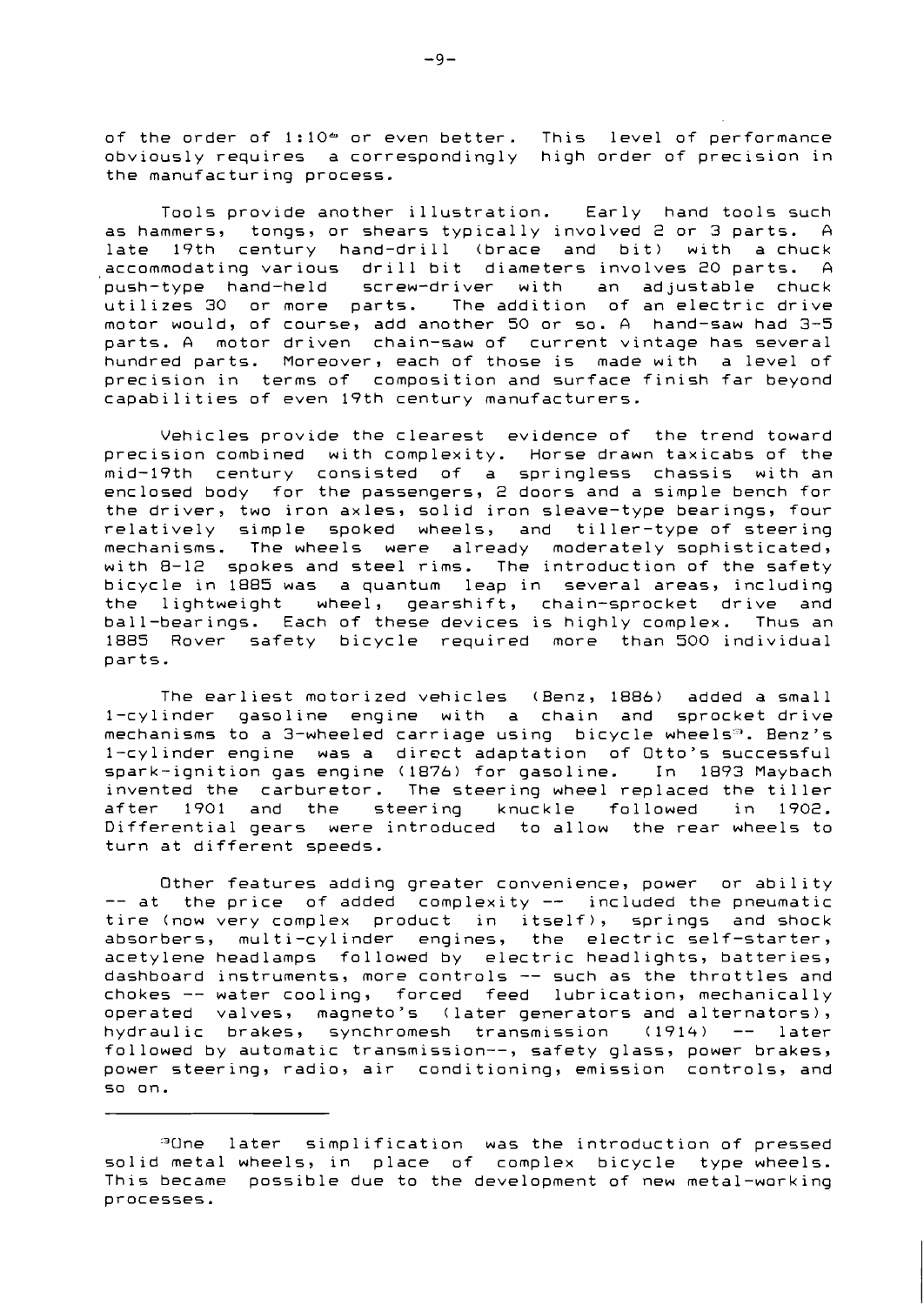In fact, the modern car is an extraordinarily complex piece of machinery, involving roughly 20,000 component parts. Of these, only a few percent are actually manufactured by auto companies themselves.<sup>4</sup> As many as 30% of the total number are electrical or electronic, and this percent is rising rapidly. Most parts have at least 3 distinct surfaces, while many parts (including threaded connectors) have 8-10 surfaces. A few parts like gear-wheels, pistons, crankshaft, and camshaft have a large number of surfaces. Thus a car probably has 60,000 to 80,000 distinct 'oriented' surfaces. Yet autos are relatively simple compared to aircraft, helicopters, diesel-electric locomotives, transfer lines, electric generating plants, computers and other capital goods. The space shuttle is probably the apogee of mechanical complexity (with unfortunate consequences, as will be seen). Quite apart from the large number of distinct parts in a complex modern product, a manufacturer today typically offers a large number of different models of each basic item. For example, Westinghouse Electric Company manufactures over 50,000 different steam turbine blade shapes alone. A large turbine involves 350,000 parts. A major electrical connector manufacturer (AMP) produces 80,000 different connector models. The IBM Selectric<sup>TM</sup> typewriter had 2,700 parts, and could be made in 55,000 different models.

#### 4. Complexity, Errors and Defects

It is axiomatic among industrial engineers that "product defects, failures, and accidents are invariably the result of human error... Since the worker is merely part of the production system, which has been consciously and deliberately designed, it stands to reason that those who designed the system are responsible for any inadequacies occurring in it." CMeister 821. This view, of course, puts enormous emphasis on human factors and systems engineering. The role of human factors engineering is undoubtedly important and often underrated. Indeed, human error probability (HEP) for a given activity in a given situation can often be sharply reduced from current levels, at modest cost, by eliminating certain factors that tend to increase errors. On the other hand, the claim (ibid) "that errors can always be eliminated by better systems design" is not scientifically justified, except in the special case where human workers are eliminated. The basic reason is that the human worker himself is not subject to redesign. Hence any system involving human workers is inherently subject to human limitations.

It was pointed out previously that human workers are intrinsically prone to errors. The major justification for automatic computation from Charles Babbage's time onward, is the fact that mathematical tables computed by humans are notoriously full of errors (mostly of transcription). According to one

<sup>&</sup>quot;Virtually all of the simple parts (bearings, pistons, rings and fasteners) are purchased, as well as most electrical parts, rubber, glass and many complex subassemblies like brakes, transmission, hydraulics and emission controls.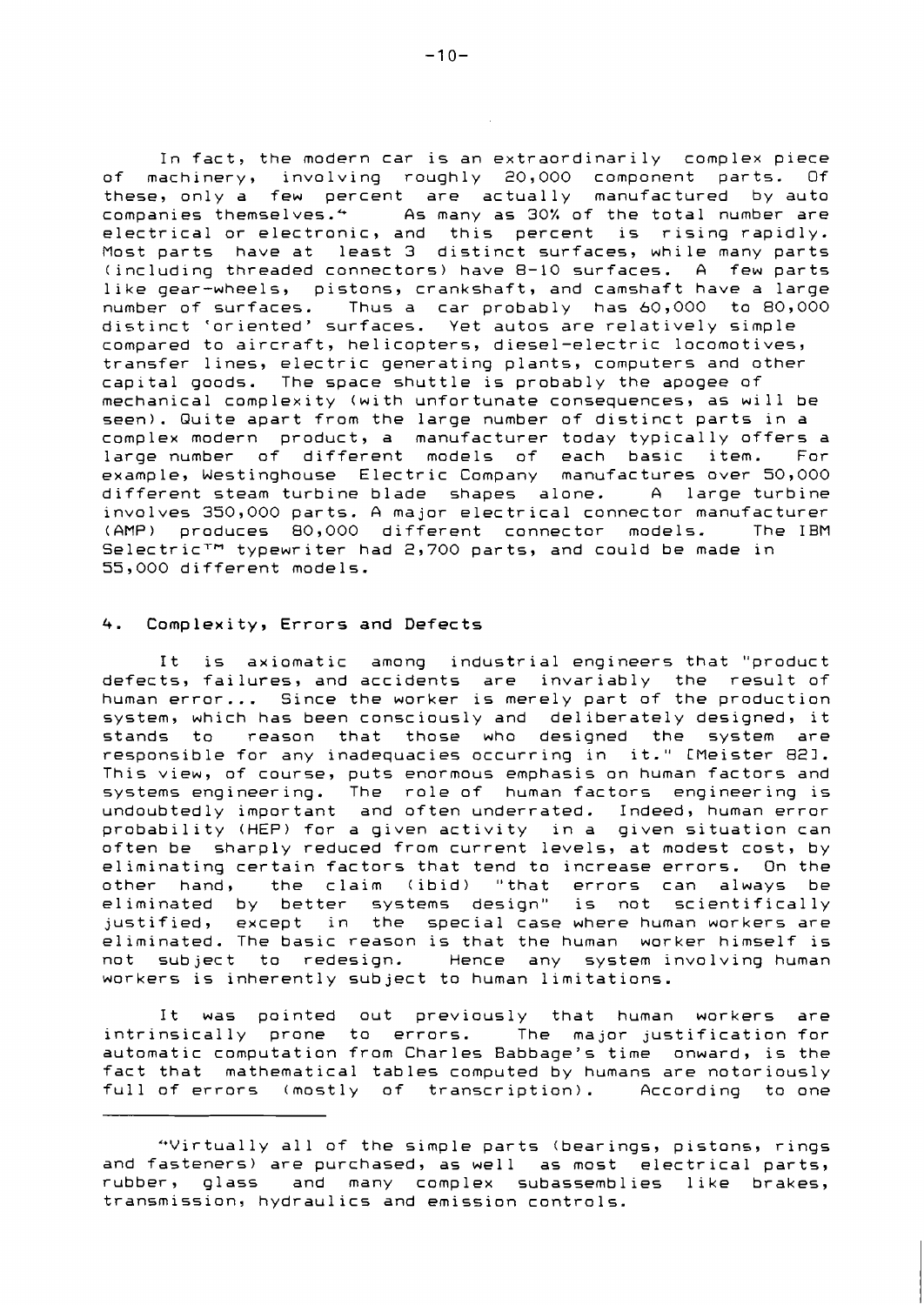historian of computers, speaking of Babbage's motivation:

"None of these tables could be trusted, and many an experiment was undermined when the scientist discovered an error in a table he had relied on. One writer of the time, Dionysius Lardner, discovered that mistakes originally committed by European mathematicians in 1603 cropped up 200 years later in Chinese manuscripts. Government tables used for accurate navigation had more than 1100 errors and seven folio pages of corrections. The corrections needed corrections". CShurkin 1985, p. 231.

The problem only got worse, as mathematical tables were needed for more and more purposes. In the 1930's the WPA tabulated many mathematical functions (using people with hand calculators) but these tables were full of errors--mostly mistakes in copying. The tables were later recalculated by Howard Aiken's Mark I Electromechanical computer, to eliminate these errors CBrooks, 19861. Recent Department of Defense studies indicate an average of one error per 300 manual data entries. By comparison, optical scanners reading bar codes make one error per 3,000,000 entries CMcKenney & McFarlan 82, p. 1093. Roughly speaking, electronics technology is now on the order of five orders of magnitude less error-prone than human workers.

There is no experimental evidence, nor any theoretical reason to suppose that the human error probability (HEP) can ever be reduced to zero (or even very close to zero) in any practical case. Indeed, Meister himself remarks (inconsistently) that "errors are inevitable unless there are no tolerance limits" (op. cit.). In repetitive jobs involving simple decisions of the yes/no type the minimum human error probability (HEP) appears to be of the order of  $10^{-9}$ . In other words, the error rate generally exceeds 1 per 1000 opportunities." HEP may be much greater if working conditions are not ideal. However, I will not further explore the relationships between various aspects of working conditions and HEP, except to recall that experiments show that the error rate begins to rise rapidly as information output approaches about 8 bits/sec. To achieve a low HEP, other factors being favorable the information processing load must be kept well below the workers capacity -- probably well below 2-3 bi ts/sec.

Of course, many errors in manufacturing are caught by multi-layer inspection systems. An average human-based system will catch and eliminate 70% - 80% of the defects per inspection. With a hierarchy of several inspection systems, the probability of a defect being undetected can be reduced to perhaps 2 in 100, giving a theoretically achievable final rate (for defects embodied in the product) of the order of  $10^{-5}$ . Of course this is

<sup>=</sup>This number comes from a recent publication summarizing the literature [Swain 831. An earlier book by Swain suggested the range  $10^{-3}$  -  $10^{-4}$  for HEP. Evidently recent evidence tends toward the larger figure. However, to be conservative the lower figures should be considered as a (remote) possibility.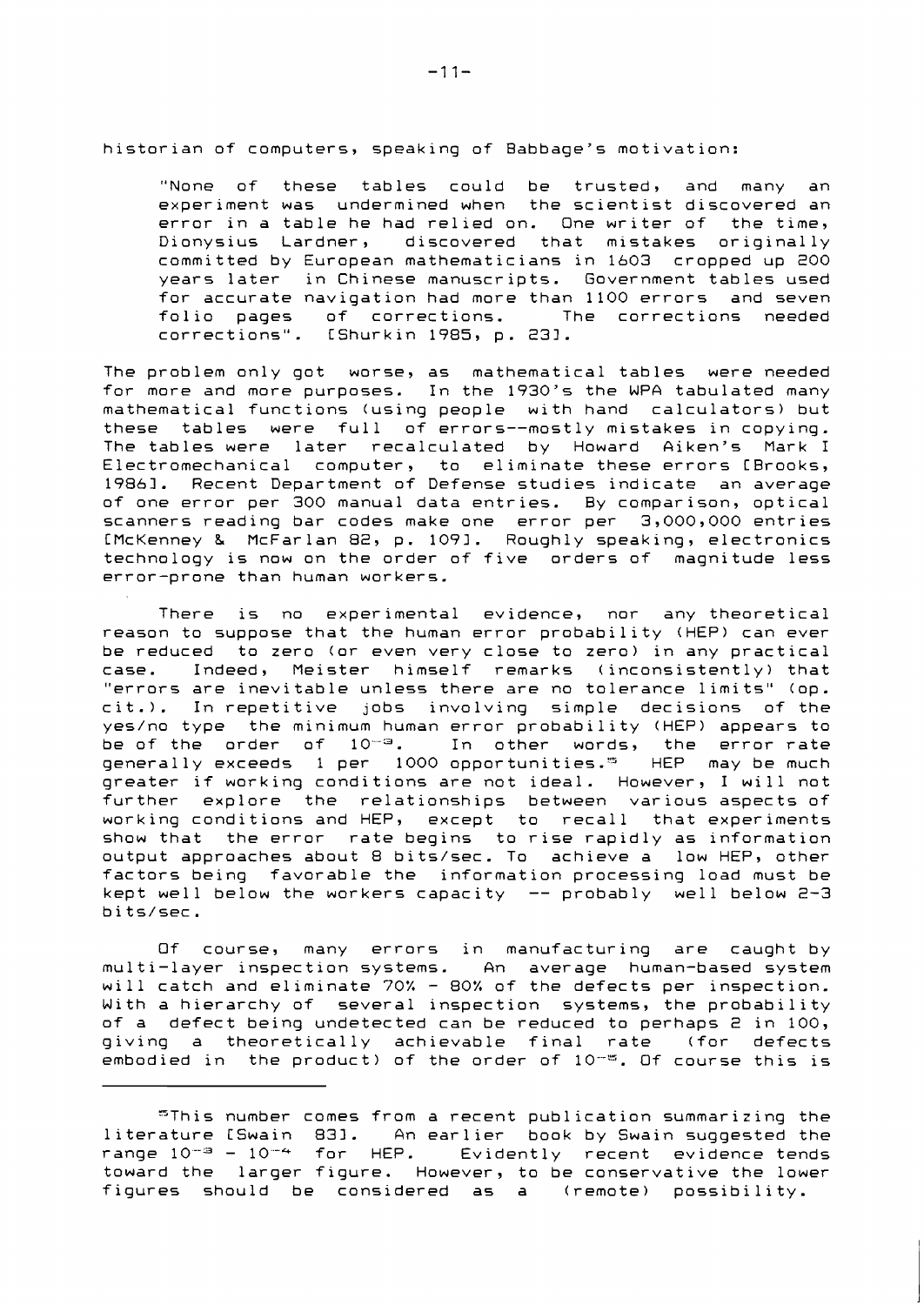very low as compared with defect rate of  $10^{-2}$  -  $10^{-3}$  currently. Nevertheless, it is not low enough as will be seen.

Also, it must be recognized that, because of design redundancies and other factors, most (70% - 80%) defects don't matter much. For instance, spot welders in auto body plants are expected to make a certain number of bad welds. To compensate for this, designers simply provide for more welds than would otherwise be necessary. (Robot welders are more reliable than human workers and plants using robots can design for about 10% fewer welds). Hence the critical defect rate would be somewhat lower than the basic defect rate.

All things considered it seems possible that critical undetected defect rates might be reduced to the order of  $10^{-\infty}$ (.0001) or perhaps even  $10^{-6}$  (.000001). But these rates are hypothetical. They are far lower than actual current industrial performance. (A "good" reject rate today is around 0.1% or 1 per thousand). Nevertheless the costs of overdesign (or "goldplating"),  $\text{*}$  multiple layers of inspection, debugging, rework, maintenance and  $-$  above all  $-$  the heavy costs associated with catastrophic parts failures that occur after a product is in service -- make human errors increasingly intolerable in manufacturing. A 5.8% direct cost percentage was cited earlier, but this is only the tip of the iceberg. When the burocratic structures and accounting procedures made necessary by the tendency of humans to err are also considered, the 'real' cost of error control in a modern manufacturing firm may be much higher. This problem is particularly burdensome where high levels of product performance are desired, requiring high degrees of complexity in the product design, or in mass production situations.

According to Meister (op. cit.), the Ford Motor Company alone provides about 3 billion opportunities for human error per day in assembly operations alone. Even in the most optimistic case -- assuming a probability of undetected serious error of 1 per million opportunities -- Ford would have to expect about 3000 undetected serious production flaws per day. The actual number of defects in autos is surely much larger under present (far from ideal) conditions.

The dilemma faced by manufacturers of complex products can perhaps be understood more clearly from a simplified "model" of the production process. Suppose the final product involves components of N distinct part types, each which involves a sequence of unit operations. The total number of actual operations involved is, therefore,

<sup>&</sup>quot;The high costs associated with overdesign are particularly evident in military procurement. So-callled "military specifications" (or mil specs) typically lead to unit costs from 10 to 100 times greater than comparable products designed for the Yet military hardware is notoriously unreliable. This is surely attributable to the attempt to achieve maximum possible performance which, in turn, leads to extraordinary complexity of design.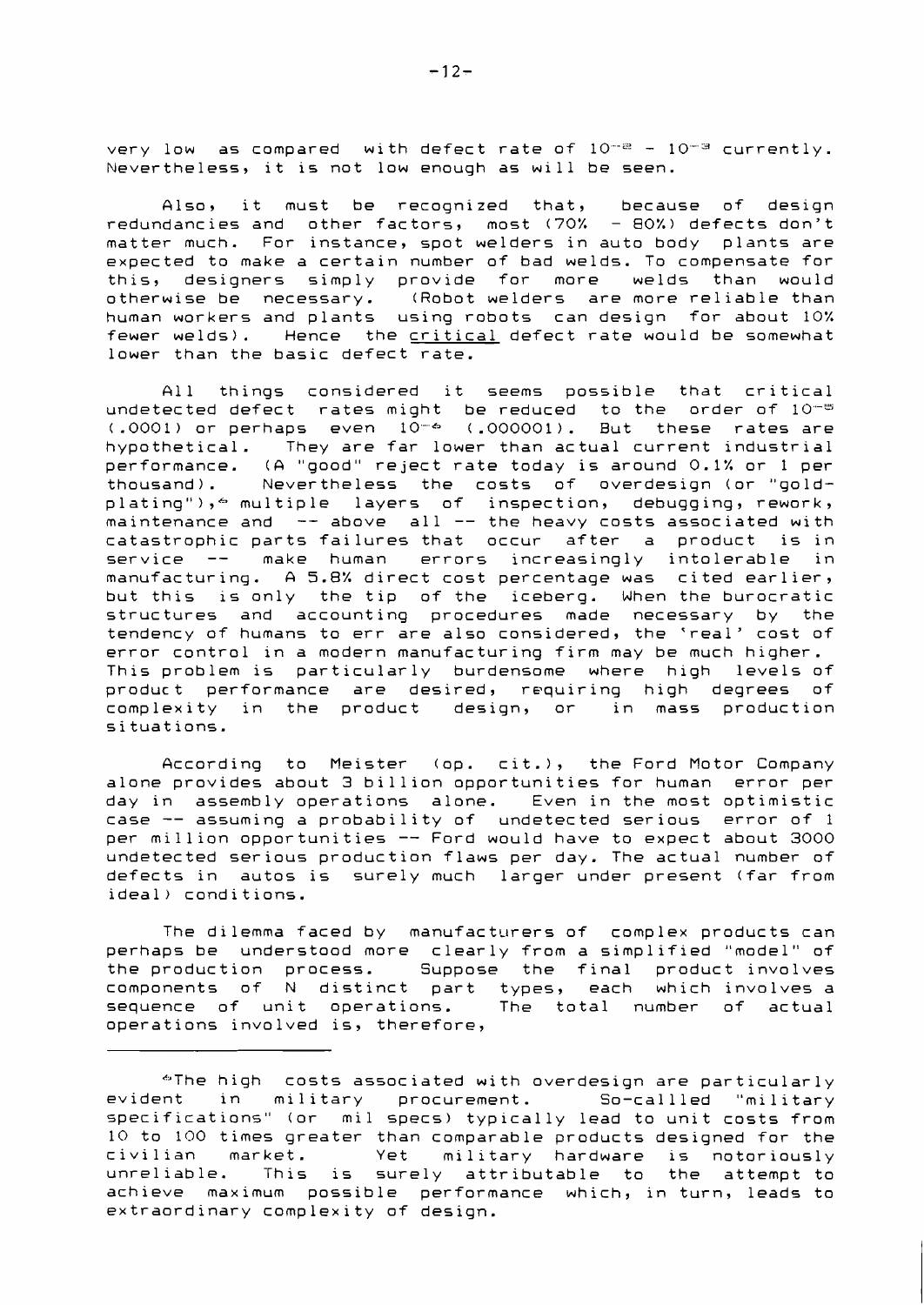$$
M = \sum_{i=1}^{N} n_i m_i \tag{1}
$$

where  $n_1$  is the number of components of the i<sup>th</sup> part type and  $m_1$ is the number of unit operations needed to produce the i<sup>th</sup> part type- Each unit operation is an opportunity for error and a decision point where a hypothetical inspector makes a yes/no decision. ("Yes" means the operation was carried out correctly, while "no" means it was not). If the result of the inspection is positive -- "yes" -- the workpiece presumably moves on to the next operation. If the results of the inspection are negative -- "no" -- the workpiece is presumably rejected and discarded or diverted into a "rework" line of some sort.

Suppose the a priori probability of error in the  $j^{\text{th}}$  unit operation of the i<sup>th</sup> branch (or part type) is known to be  $p_{\pm,j}$ . We can assume p $_{\texttt{h.i}}$  is a small number, of the order of  $10^{-\tilde{\texttt{e}}}$ . Asssuming perfectly reliable inspectors,' the a priori probability of a "yes" at the ij<sup>th</sup> inspection point is  $(1 - p_x)$ . The probability of making one flawless component of the ith type, with no parts rejections or need for rework is, therefore,

$$
u_{i} = \prod_{j=1}^{m_{i}} [1 - P_{ij}]
$$
 (2)

where  $u_i$  is the probability of making the i<sup>th</sup> part successfully. It follows that the probability u of manufacturing all the components flawlessly is

$$
u = \prod_{i=1}^{N} \left( \prod_{j=i}^{m_i} (1 - P_{ij}) \right)^{n_i} = \prod_{i=1}^{N} u_i^{n_i}
$$
 (3)

For purposes of argument, suppose that there is a lower limit on  $p_{i,j}$ , viz.

$$
\eta \leq p_{ij} \quad \text{for all } i, j \tag{4}
$$

It follows immediately that

$$
(1 - p_{ij}) < (1 - \eta) \tag{5}
$$

for all i,j and, therefore, the probability achieving "zero defects" is bounded

70bviously, the real situation is much less favorable!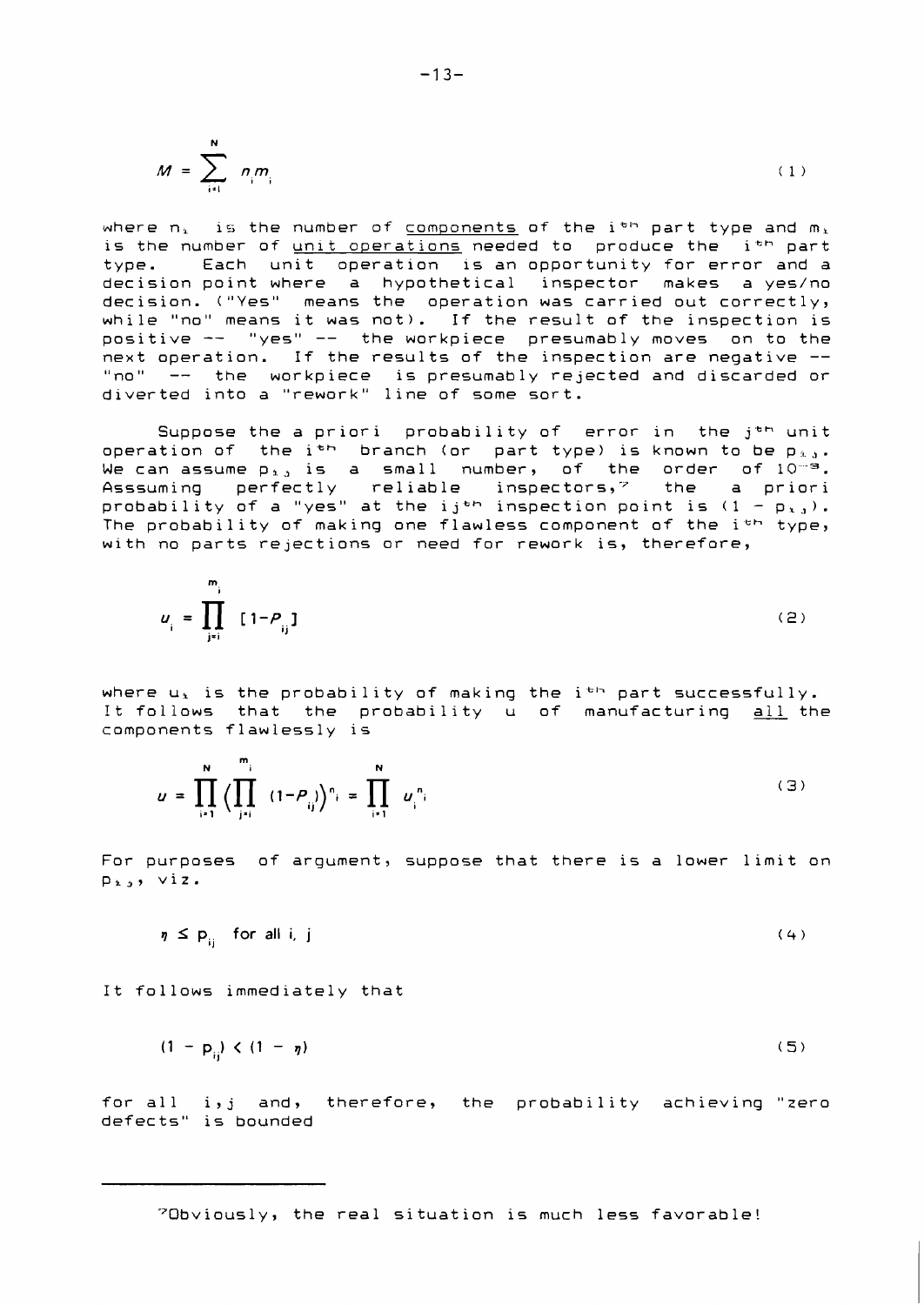$$
u \le \prod_{i=1}^{N} (1 - \eta)^{m} i^{n} = (1 - \eta)^{M}
$$
 (6)

where M is defined by equation (1).

Now (6) can be approximated in two different limiting cases, depending on the product Mq, the number of "opportunities" for an error times the a priori probability of an error per opportunity.

If  $M_n$  >> 1

$$
(1-\eta)^M = exp[M \log(1-\eta)] = expM(-\eta-1/2\eta^2...)
$$
  
\n
$$
\tilde{=} exp(-M\eta)
$$
 (7)

But if  $M_n \ll 1$ 

$$
(1-\eta)^{m} = 1 - M\eta + 1/2M(M-1)\eta^{2} - ...
$$
  
\n
$$
\approx 1 - M\eta
$$
 (8)

In words, if opportunity -times- probability of error significantly exceeds unity, the probability of achieving a product with "zero defects" (without many layers of inspections and rejections and much rework) is essentially nil. Consequently quality control and rework must inevitably constitute a large fraction of the costs of any complex product. Since inspection itself is subject to human error, complex systems manufactured, maintained and operated by humans are statistically certain to fail with some regularity. (The reliability problems of the U.S. space shuttle illustrate this point perfectly).

The production system can be regarded as a noisy channel of communication where the final product (or service) is, of course, the "message". Errors in manufacturing certainly constitute a which we we have a serious or "noise". Humans are obviously the major source of noise in the system. The reduction or elimination of channel noise effectively adds useful information to the "message". Since the number of inspection points (error possibilities) is defined as M (Equation I), it follows that the number of possible erroneous versions of the message is **2M.**  Hence, the selection of one "correct" version requires exactly

 $H = log_{\odot}(2^m) = M$ 

bits of information per unit of final production.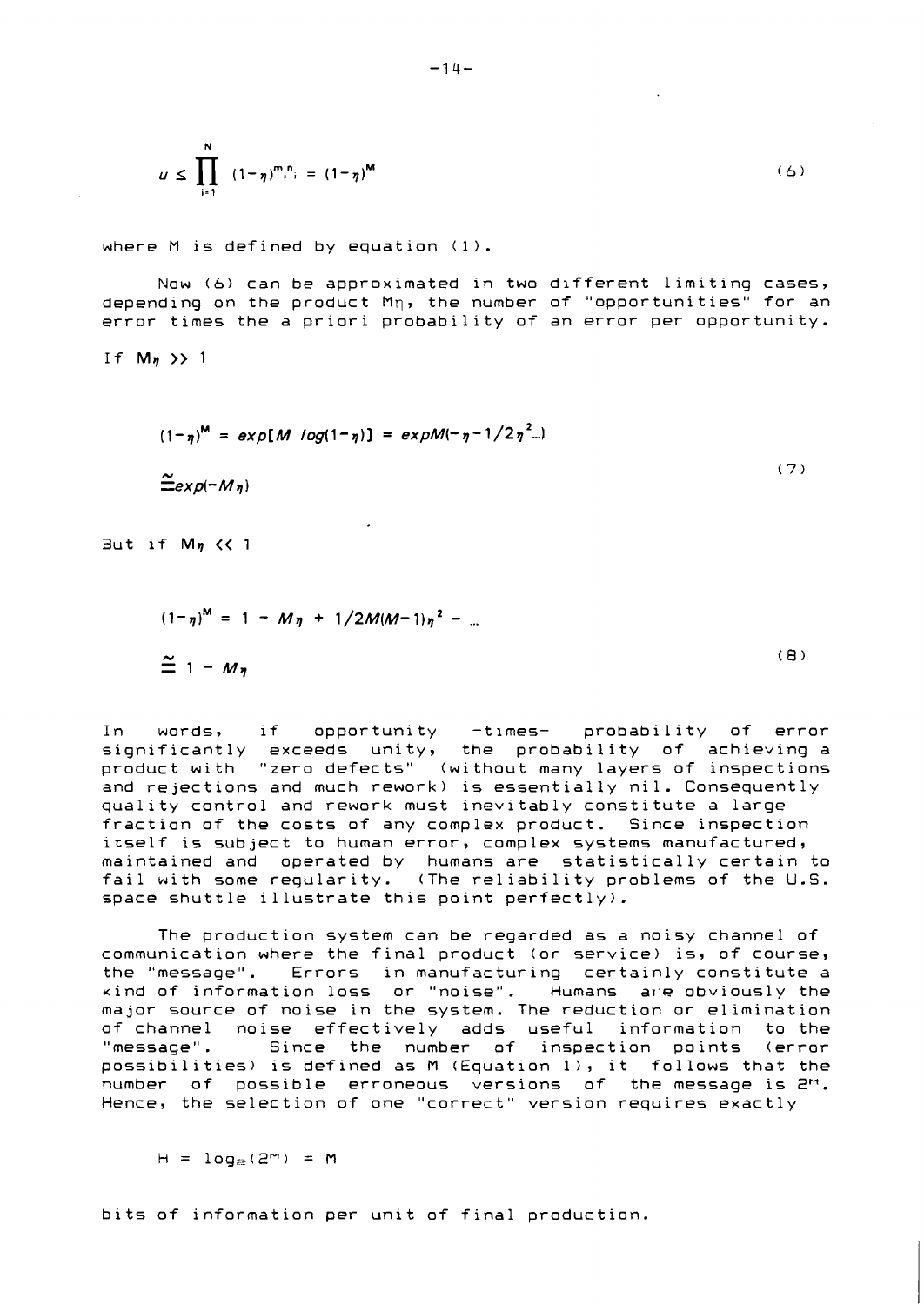Taking a clue from communications engineering, there are two possible strategies for increasing the signal to noise ratio and ensuring correct transmission of the desired message through a noisy channel. One strategy is to reduce the intrinsic noise level in the channel (e.9. by cooling it). The other is to code the transmission in such a way as to increase redundancy. In fact, it is relatively easy to design codes to automatically reveal (i.e. detect) certain classes of common input/output errors, such as transpositions. With slightly more sophistication, errors once detected can also be corrected automatically with a known (and fairly high) probability of success.

Both of these strategies are applicable in manufacturing. The first (noise reduction) strategy is primarily accomplished by removing humans from tool-wielding and direct operational control over machines. Computers using solid-state electronic circuitry are far more reliable than humans in the sense of having an a priori probability of error per opportunity much lower than humans. The worldwide trend towards automation can be regarded as an implementation of this strategy. The second (coding) strategy must be accomplished through product design. "Design for manufacturability" is nearly a cliche. However, just as coding can make many types of transmission errors self-revealing, many types of manufacturing errors reveal themselves automatically in the assembly stage. Of course, this is not a very clever solution. It is far cleverer to find and weed out defects as soon as they occur in the process. Monitoring and screening devices of many kinds can be devised to react automatically to flaws of predictable types. It is part of the system designer's function to design for easy error detection.

## 5. Complexity and Optimization

The evident trend toward product complexity on the one hand, and model diversity on the other hand, also puts great stress on management. Just keeping track of parts inventories and suppliers is becoming an enormous task for large manufacturers. For example, Caterpillar Tractor Company does business with 25,000 different suppliers, worldwide. This number could well be dwarfed by comparable figures for General Electric, IBM or General Motors.<sup>8</sup> The problem on the product distribution side is equally formidable (and less well understood), because demand patterns can change very quickly. Manufacturers are in a position as difficult as that of banks, which have to obtain their funds from short-term depositors while making risky long-term commitments. Manufacturers of consumer products today must make comparatively long-term commitments to their own suppliers, while responding to short-term changes in their own markets. This puts increasing emphasis on managerial and manufacturing flexibility.

<sup>&</sup>lt;sup>8</sup>It was reported recently, however, that Xerox Corp. has cut the number of its suppliers from 5,000 to 300, in order to work more closely with each of them (New York Times, November, 1985).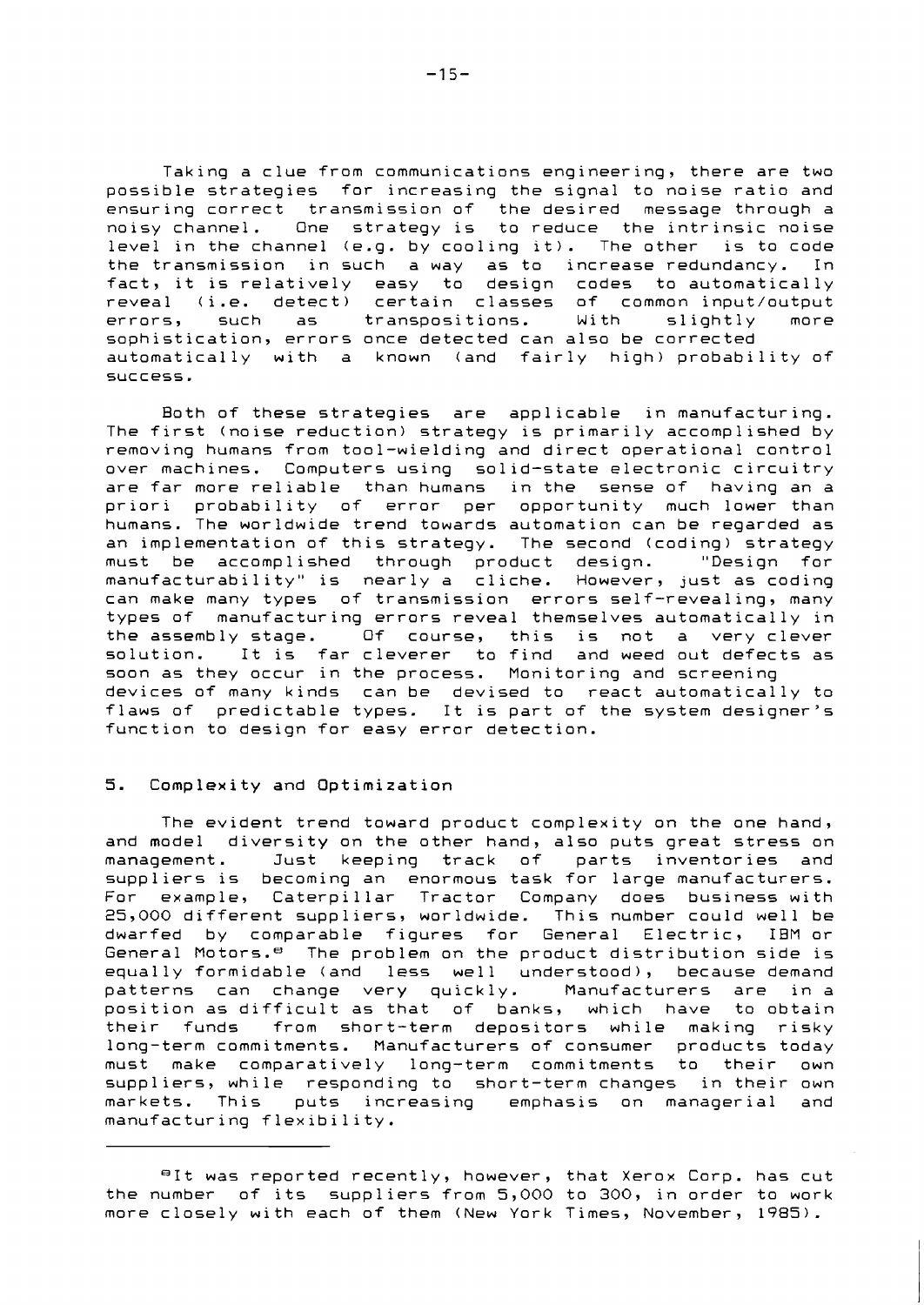Generalities aside, it is arguable that the information processing requirements associated with efficient manufacturing increase much faster than complexity/diversity per se. The evidence supporting this conclusion will be reviewed hereafter. The implications are worth stating clearly now: unaided human intelliqence is increasinqly inadequate for purposes of selectinq optimal or near optimal manufacturinq strateqies, qiven the enormous range of choices to be made. These include: long-term business strategy, (what business are we in?) marketing strategy (e.g. mass v. custom); product design-strategy-(performance,<br>reliability, finish price); materials choice; make v. buy reliability, finish price); materials choice; make decisions for each component; supplier selection; supplier relationship (long-term v. short term) mfg. strategy (location, scale, process choice); assembly strategy; distribution strategy; maintenance and customer support strategy. The choices to be made are interdependent, as well as being functions of the state of technology, financial constraints (interest rates, debt v. equity, liquidity, current profitability, etc.). Many managers believe that the inherent complexity of these higher level decisions is such that only human judgment can ultimately be relied on. It is arguable, however, that the complexity is so great that (unaided) human judgement is almost inevitably inadequate. I mean that obvious or traditional choices are likely to turn out to be significantly inferior to optimal choices that might (in principle) be found with enough help from computers and artificial intelligence (6.1.).

It is not possible to examine each of the above-mentioned sub-optimization problems in any detail. In keeping with the primary focus of this paper, I will consider only the physical aspects of parts manufacturing and assembly. Figure 3 outlines schematically the processes of design, manufacturing and assembly as it might conceivably be organized in the future CDeFazio & Whitney 831. The two boxes marked by asterisks represent tasks<br>of considerable difficulty that are currently carried out difficulty that are currently carried out manually, and probably will be for some time to come. Until now relatively little research has been done on devising systematic methodologies or "algorithms" for determining assembly order, and parts transport and feeding technologies.

The corresponding problem for parts manufacturing strategy is to select parts forming processes and sequences, and to layout the machines on the plant floor for efficient scheduling. This problem has been approached more or less systematically since 1967 when Opitz COpitz 671 introduced a geometrical parts code (Figure 4). This code permits rapid computerized sorting of parts by shape, size, material and other characteristics and matching to approximate machines. It also permits grouping of parts based on geometrical similarities. In some cases existing parts can be found that preclude the need to design new ones. More commonly, new parts can be developed by identifying similar<br>existing ones and modifying them appropriately. For existing ones and modifying them appropriately. For manufacturing purposes, groups of geometrically similar parts correspond to machine groupings.

"Group technology", as it has come to be known, is essentially an information processing system for systematizing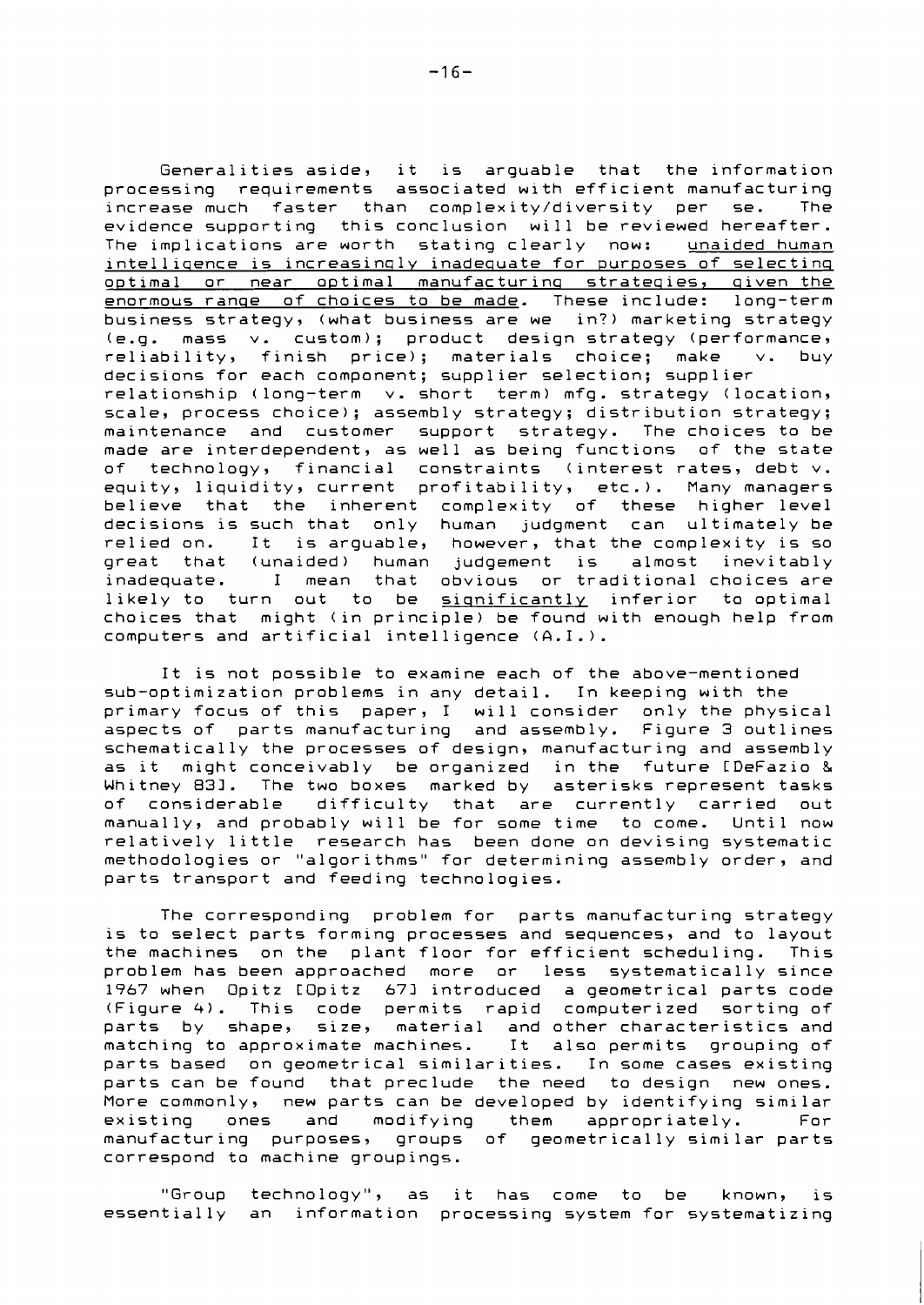

**Source: DeFazio** & **Whitney** 

**Figure 3. Interrelationships Between Design Manufacturing and Assembly Plans.**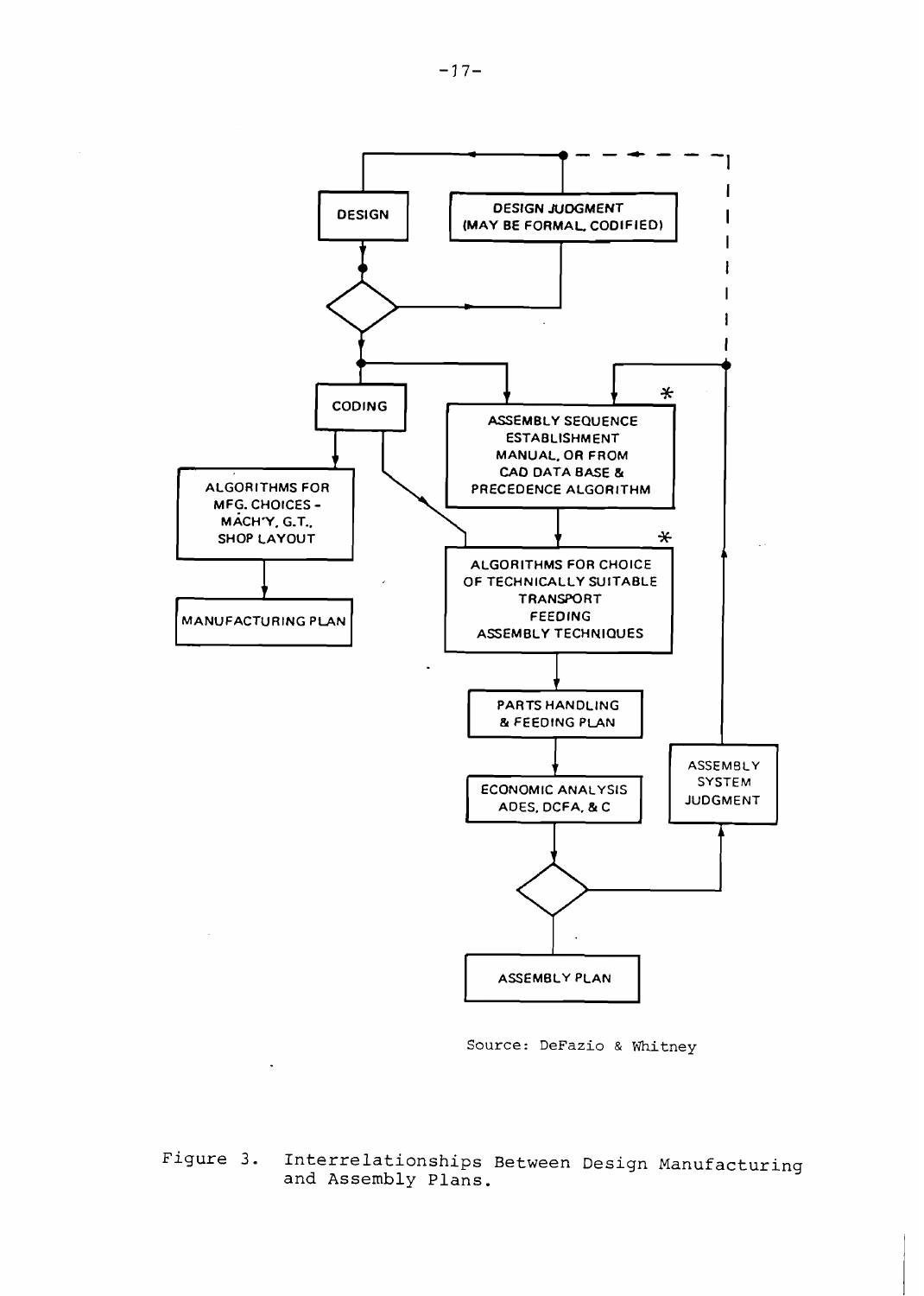## GEOMETRICAL CODE SUPPLEMENTARY

# CODE



**Schematic of the Opitz Code for Piece-Parts, ca. 1967, from "A Classification System to Describe Workpieces" Compiled by H. Opitz, Pergamon Press, Oxford.** 

**Source: DeFazio and Whitney.** 

Figure 4. Flourey Workpiece Classification (Opitz).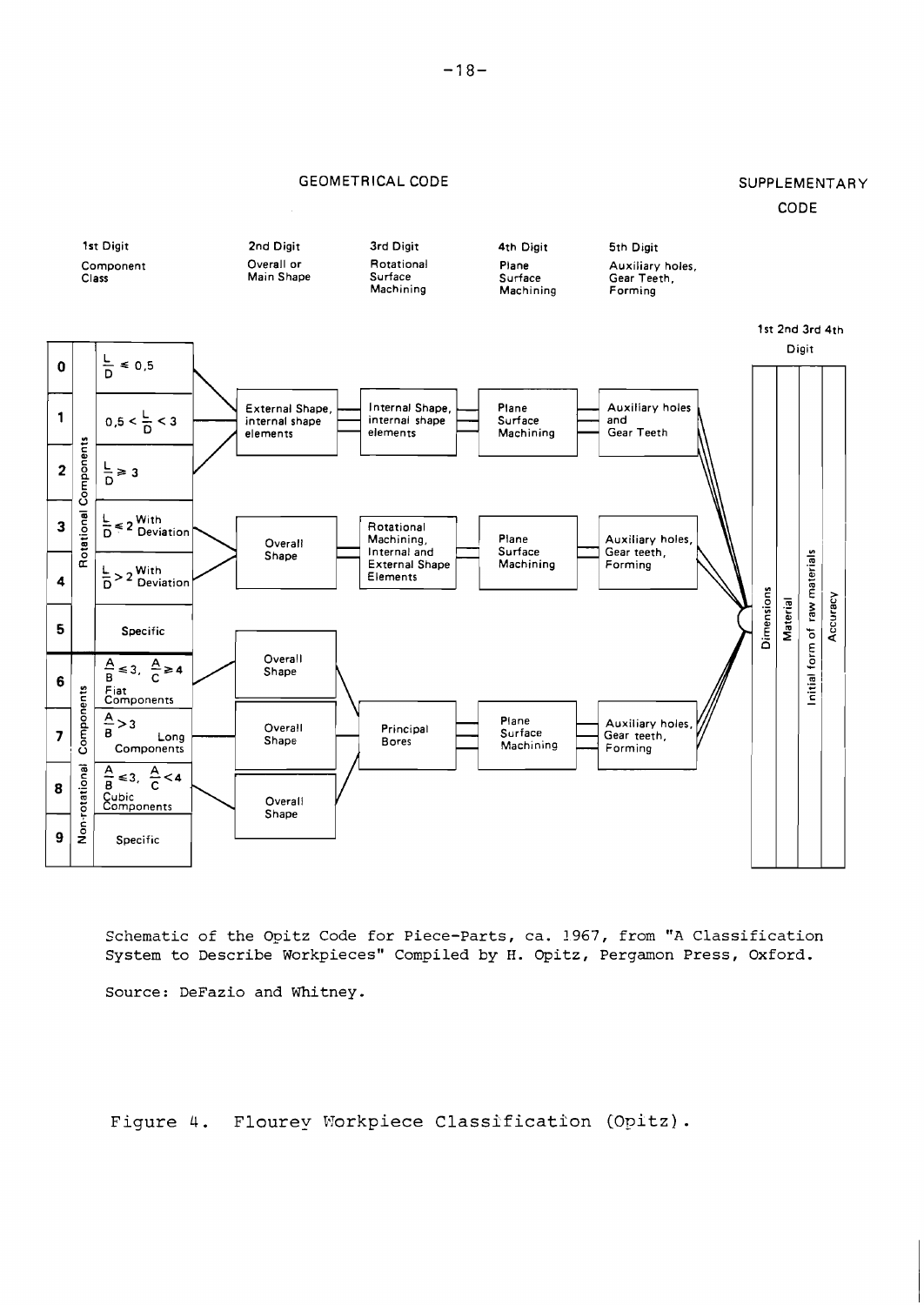design and manufacturing choices. General benefits are claimed in terms of both planning and implementations. With regard to the choice of process sequence the two aspects converge and interfere since the matching parts to machines (planning) is constrainted by machine availability (implementation). Machine availability is, of course, determined by scheduling. The production schedule, in turn, governs raw materials requirements.

The nature and difficulty of the optimization problem emerges more clearly from the consideration that two management objectives are clearly in conflict. On the one hand it is desirable to maximize the effective utilization of all capital equipment, especially the most expensive machines such as CNC milling centers.'? On the other hand, it is desirable to minimize the number and value of parts in the "work in progress" inventory. It is fairly obvious that machine utilization can be increased in general by using idle machines to build parts inventory. On the other hand, work-in-progress can be reduced essentially to zero, but only by having a large enough inventory of machines such that no part ever has to wait for a machine to become available. Since both machines and work-in-progress represent real capital, the true optimum (disregarding other constraints) is obviously some compromise between these extremes. Assuming the machines inventory is fixed (in the short term) the variable factor is the length of the queue of work-in-progress. A pure optimum solution would be characterized by at least one machine being 100% utilized--a "bottleneck"--while the rest are idle to variable degrees.

The above problem can be solved in principle by integerprogramming techniques, for a given machine inventory and product mix. The problem is far more difficult to solve if parts mix demand is variable and uncertain and machines can break down at random intervals. Nevertheless, existing mathematical programming and simulation techniques for planning, packaged as Manufacturing Resource Planning (MRP) systems are now commercially available yielding significant improvements in overall capital utilization. Even so, the optimum capital utilization rate will tend to be fairly low in batch production situations where product diversity is high and production rates are comparatively low.

With regard to the "amount" of information processing needed as a function of the complexity of products (i.e. the number of different parts in the filing system), it is difficult to state a general theorem. Experience suggests, however, that the number of distinct operations involved in sorting and matching items on a list (even by the most efficient method) increases as something like the square of the number of items on the list. From a purely combinatorial perspective, the number f(n) of number of possible scheduling schemes for n different parts, each of which can be made on  $m<sub>1</sub>$  different machines, at (i = 1, ... n) different rates subject to various constraints, is almost beyond calculation when these numbers are large. At any rate, it is

<sup>&#</sup>x27;But not by using an expensive machine for an operation that a cheaper one can perform just as well!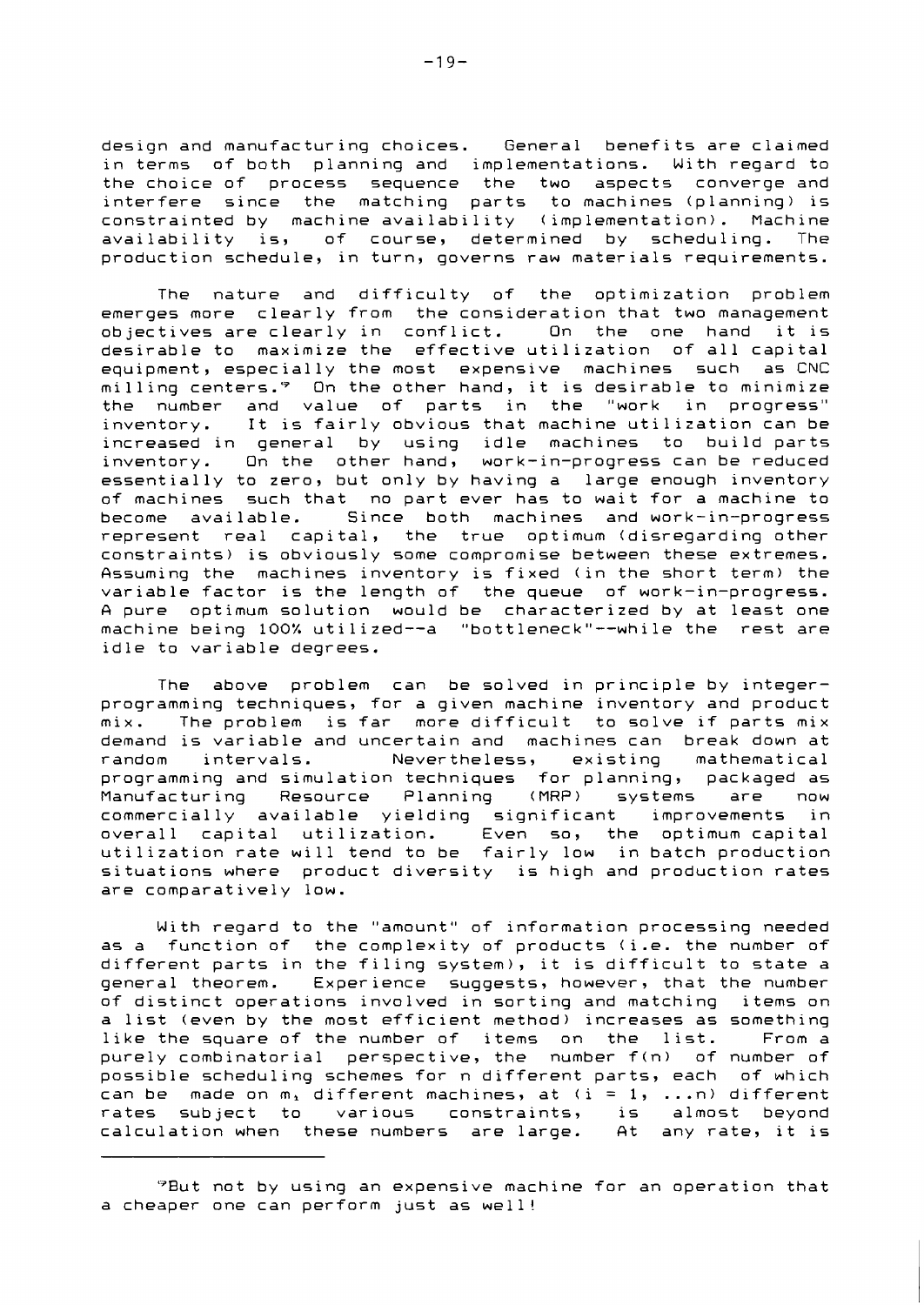safe to assert that

$$
f(n) \geqslant n \tag{9}
$$

Selection of the optimum schedule from among these f(n) possibilities by any known mathematical programming technique involves a number of mathematical operations g(n) of the order of

$$
g(n) = O(f^{\alpha}(n))
$$
 (10)

That is, the number of mathematical operations required to compare and select the most efficient schedule option is of the order of the square of the number of such options. This number, in turn, is much larger than the number of different parts to be made.

Another illustration of the complexity-related combinatorial explosion (and its implications) comes from the problem of assembly optimization. It has been shown CDeFazio & Whitney 831 that, as the number of parts in the assembly increases, the number of possible ways of assembling them -- "parts trees" - increases much faster than n, as shown in Table 3 and Figure 5. To be sure, many parts trees are physically unrealizable, but the only known method of optimization (to date) is to construct all possible parts trees and test them individually, for physical realizability by applying constraints such as contact and precedence conditions.

#### 6. Complexity and Manufacturing: The Monolithic Concept

Until the 1960's, complexity of any machine could reasonably be measured in terms of its 'parts count', the number of components from which it was made. The few exceptions (such as solid stamped or forged wheels replacing spoked bicycle-type wheels) essentially prove the generality of the rule. This was as true for electrical machines as for mechanical devices. In 1958, J. A. Morton, Vice President of Bell Laboratories, wrote that scientists know in principle how to extend man's visual, tactile, and computational abilities by means of electronic circuitry, but that "such systems, because of their complex digital nature, require hundreds, thousands, and sometimes tens of thousands of electron devices."'" Morton called this the 'tyranny.of numbers'. He pointed out that each electronic circuit element (resistor, capacitor, inductor, transistor, etc.) "must be made, tested, packed, shipped, unpacked, retested, and interconnected one-at-a-time to produce a whole system". Morton said, "The tyranny of large numbers sets up a numbers barrier to future advanc:es if we must rely on individual discrete components." Indeed, a circuit with 100,000 components could easily require

10Quotes cited by T.R. Reid in "The Chip" Science 85, February 1985, page 35.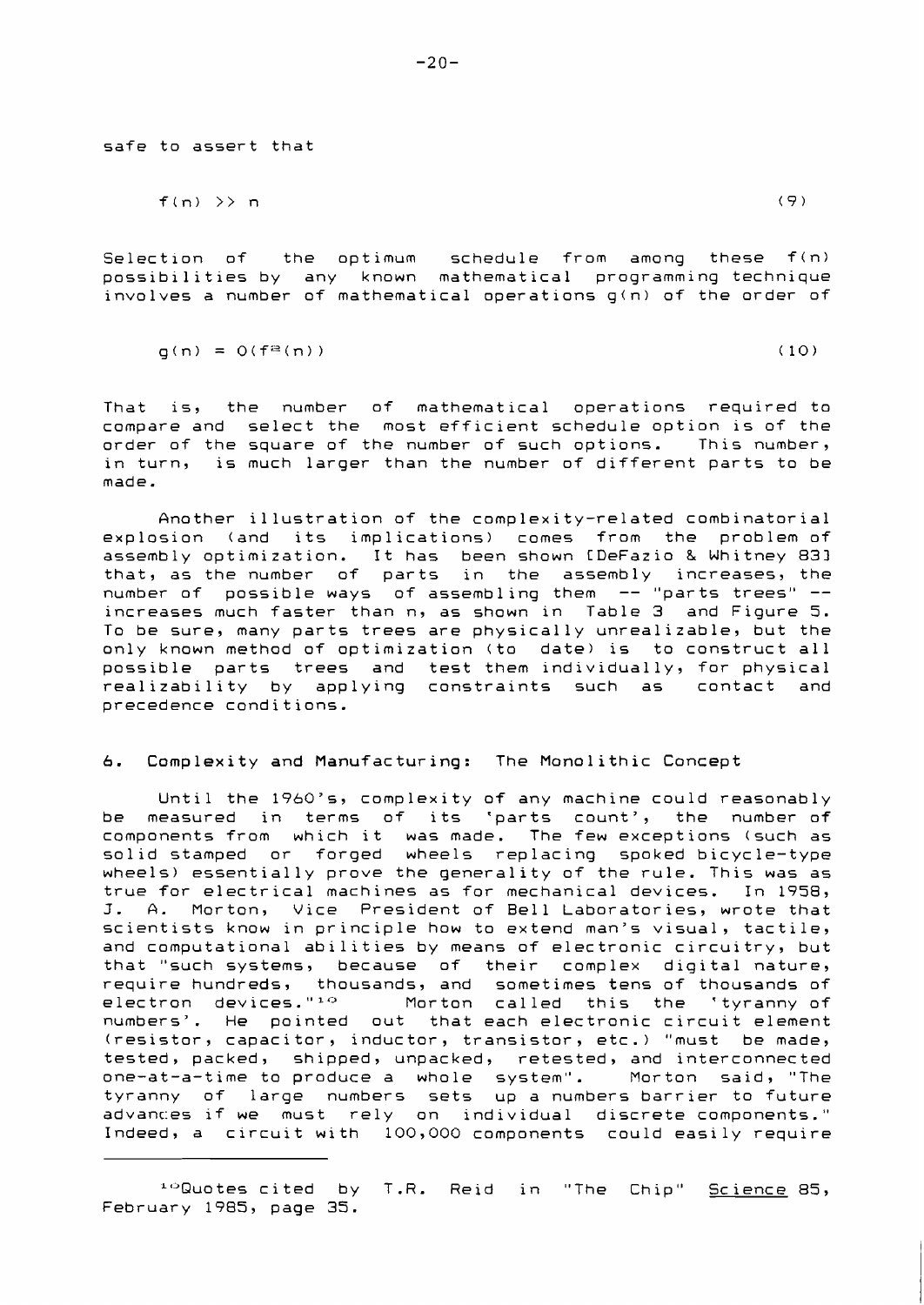Table 3. Numbers of trees as a function of number of branches  $n_t$  (n) and number of parts trees possible with all  $t$ parts different  $n_{pt}(n)$ .

| n<br>No. of             | $n_{t}$<br>No. of              | Max, min<br>no. of nodes | Max, Min<br>No. of Distinct |                               |                |                         | No. of Distinct Locations for Parts |              |                  |                         | $n_{pt}$ |
|-------------------------|--------------------------------|--------------------------|-----------------------------|-------------------------------|----------------|-------------------------|-------------------------------------|--------------|------------------|-------------------------|----------|
| parts                   | trees                          | to get to tip            | Locations                   | $\mathbf{1}$                  | $\overline{2}$ | $\overline{\mathbf{3}}$ | $\blacktriangleleft$                | 5            | 6                | $\overline{\mathbf{z}}$ |          |
| $\overline{2}$          | $\odot$                        | 1, 1                     | 1, 1                        | $\mathbf{1}$                  |                |                         |                                     |              |                  |                         | 1        |
| $\mathbf{3}$            | ①                              | 2, 2                     | 2, 2                        |                               | 1              |                         |                                     |              |                  |                         | 3        |
| $\ddot{\mathbf{4}}$     | $^{\copyright}$                | 3, 2                     | 3, 2                        |                               | $\mathbf{1}$   | $\mathbf{1}$            |                                     |              |                  |                         | 18       |
| 5                       | $\odot$                        | 4, 3                     | 4, 3                        |                               |                | $\overline{2}$          | 1                                   |              |                  |                         | 120      |
| $\bf 6$                 | $\circled6$                    | 5, 3                     | 5, 3                        |                               |                | $\mathbf{1}$            | 4                                   | $\mathbf{1}$ |                  |                         | 1,140    |
| $\overline{\mathbf{z}}$ | $\textcircled{\scriptsize{1}}$ | 6, 3                     | 6, 4                        |                               |                |                         | 4                                   | $\bf 6$      | $\mathbf{1}$     |                         | 12,120   |
| $\pmb{8}$               | @                              | 7,3                      | 7,4                         | $\hat{\phantom{a}}$<br>$\sim$ |                |                         | $\overline{\mathbf{2}}$             | 11           | $\boldsymbol{9}$ | $\mathbf{1}$            | 149,520  |

 $\mathcal{S}$ 

**n (n** - **11. log2(n) n** - **1. (1112) ROUND TO ROUND TO HIGHER HIGHER INTEGER INTEGER** 

**NUMBER OF CASES** 

**Source: De** Fazio & **Whitney**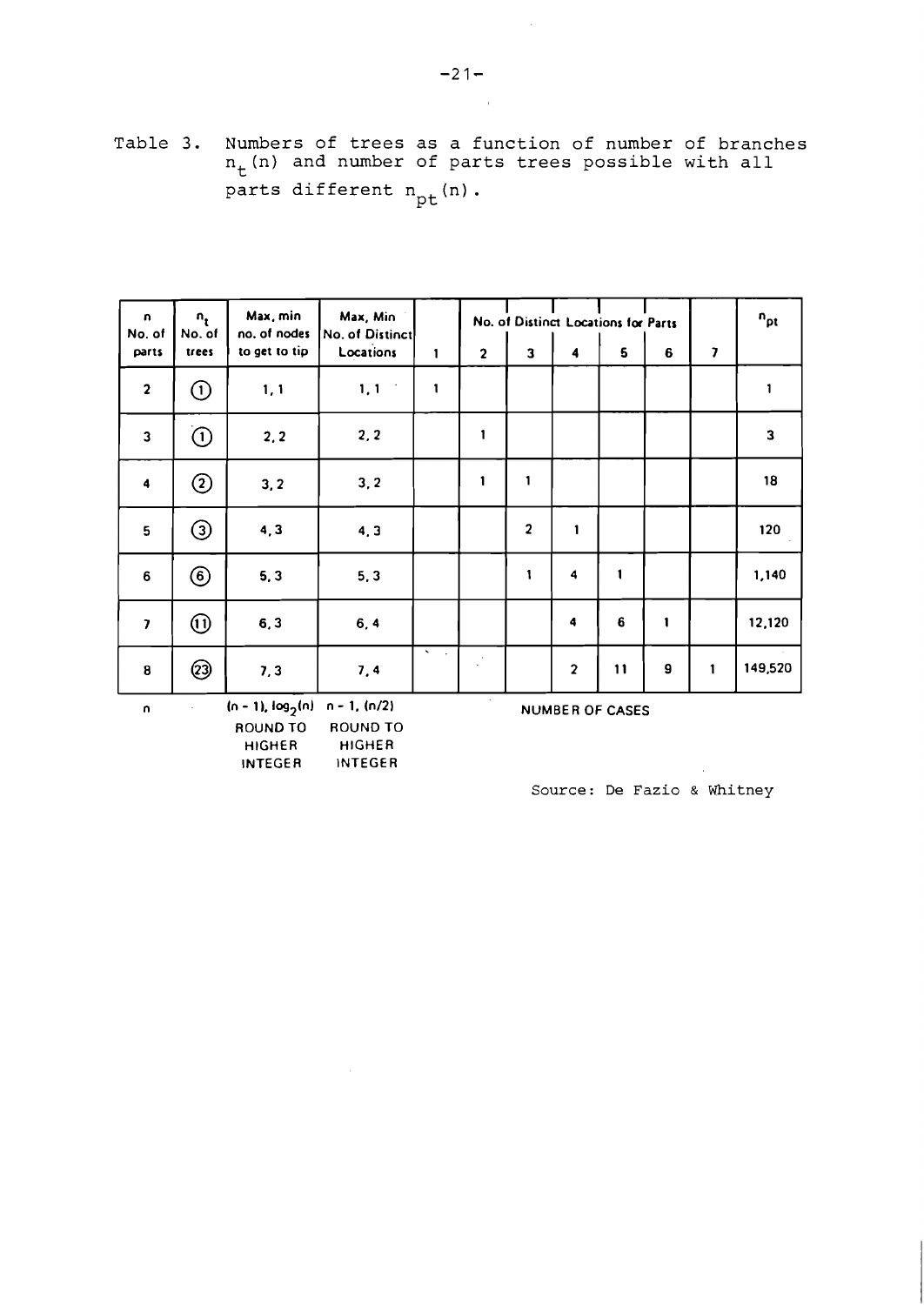

Source: DeFazio & Whitney

Figure *5.* The Number of Parts-Trees **vs.** Number of Parts.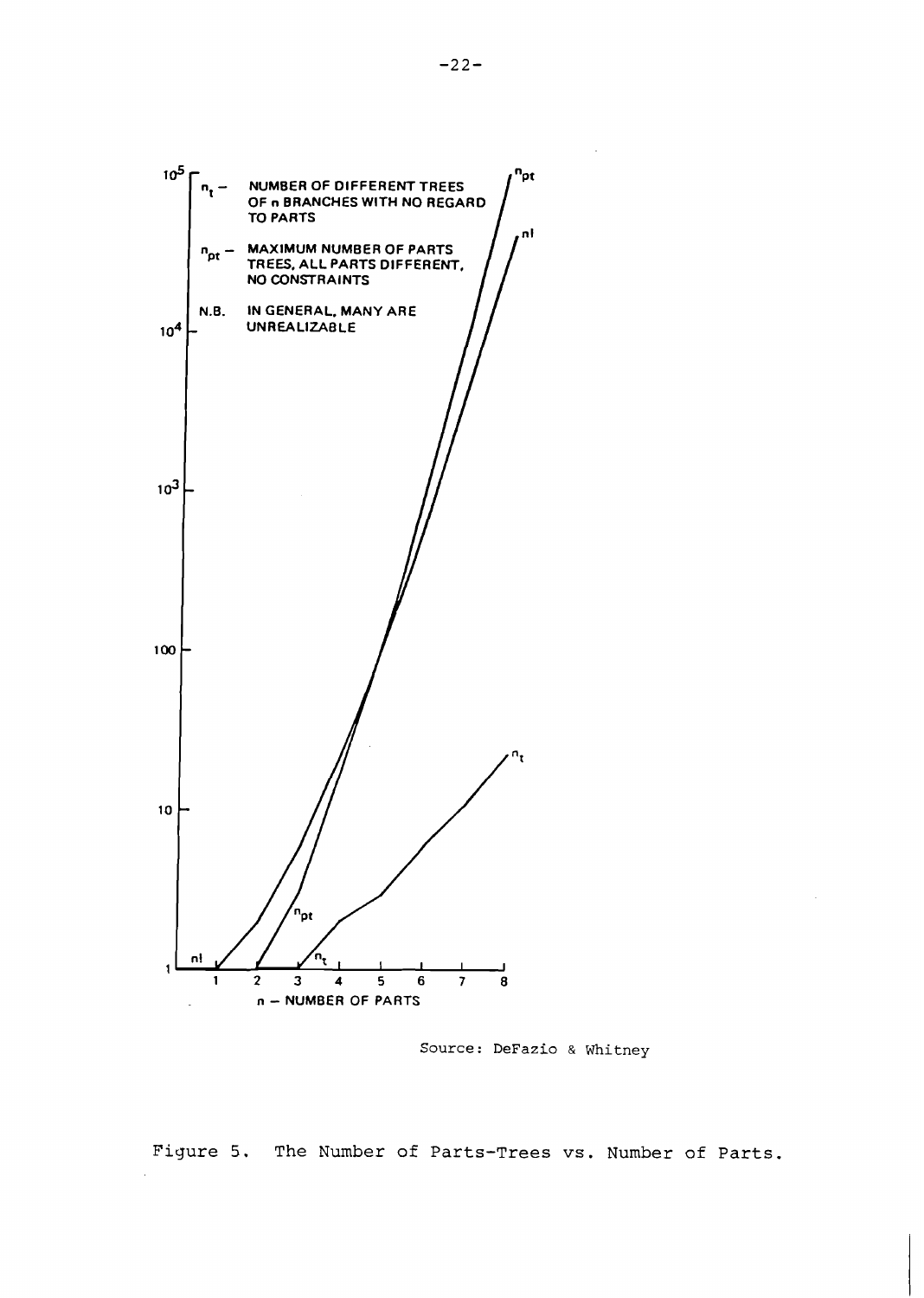1,000,000 different soldered connections. The Control Data Corporations CDC 1604 Computer (1959) had 25,000 transistors 100,000 diodes, and hundreds of thousands of resistors and capacitors (ibid). A navy destroyer at the time had 350,000 district electronic components, with millions of soldered connections.

This was the background for the monolithic revolution: the introduction of "integrated circuits" invented independently by J. Kilby of Texas Instruments Company, and Robert Noyce of Fairchild Semiconductor (1958-1959). Since then, waves of microminiaturization have compressed more and more circuit elements onto a single semiconductor chip. The latest 'chips' are almost unbelievable complex devices electronically, but the complexity is embodied in compositional non-uninformities. A 'chip' is built up of patterned layers of insulators, conductors and semiconductors with carefully contrived properties. They are manufactured, incidently, by a kind of controlled "growth" process similar to the way a natural crystal grows: from the inside out.

A similar trend in integration (to avoid the 'tyranny of numbers') is beginning to appear in the mechanical and electromechanical arena. To cite one example, the latest small IBM dot-matrix printer (introduced in 1985) involves only 60 parts, as compared to 150 parts for comparable units built only two years earlier.<sup>11</sup> Much of the reduction in parts number was achieved by using complex molded side frames to replace 20 other parts. Motors twist and lock into place, eliminating four bolts, four nuts, and four washers each. This greatly reduces the amount of assembly labor needed, as well as the probability of defects and need for inspection. Another example comes from Black & Decker Mfg. Co., the world's leading producer of electric hand tools. A comprehensive redesign and simplifciation of the entire product line resulted in dramatic savings in manufacturing cost.

One can scarcely escape the conclusion that the next generation of household appliances and automobiles will have many fewer mechanical parts than the present generation of such products. Just as integration of electronic circuitry involved "growing" complex chips by adding successive layers and materials with different properties, so the manufacture of integrated mechanical devices may proceed in the future. One can easily envision a 'monolithic' chair, for instance, having rigid legs, springy seat and back, foam cushions and a velour or leather-like surface, entirely manufactured by adding successive layers to a molded substrate in a controlled fashion without any cutting or assembly of pieces. If chairs, then why not desks, tables, sofas, and beds? Moving parts introduce difficulties, but not necessarily insuperable ones. Ultimately, the number of 'parts' in a car might well drop into the low hundreds, as complex body and frame subassemblies are replaced by monolithic substitutes. Henry Ford considered his major contribution to manufacturing to be the elimination of "fitters". The next major revolution in manufacturing may be the (gradual) elimination of assembly.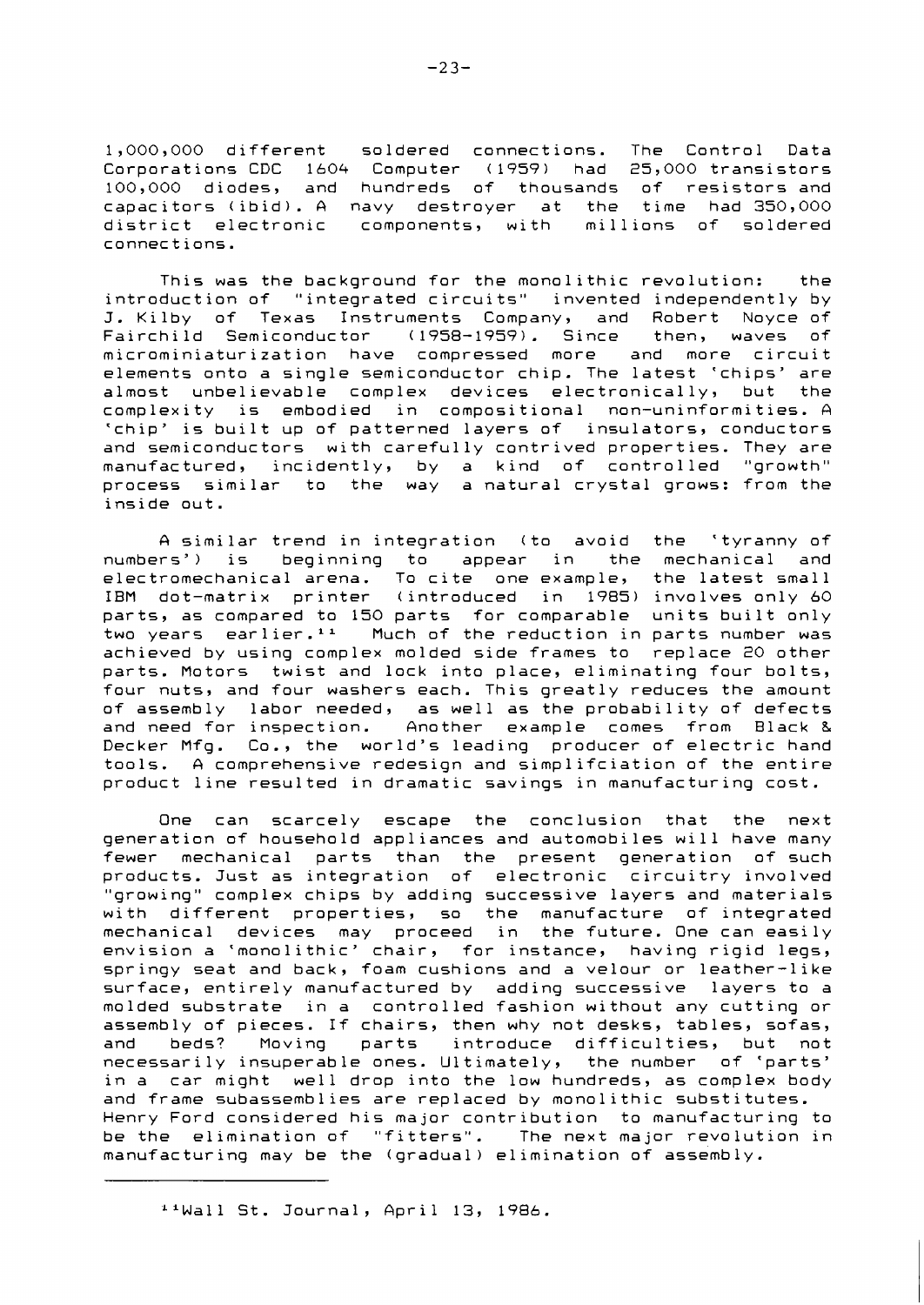To be sure, the manufacturing of monolithic mechanical products analogous to the 'chip' would likely entail very complex<br>multi-stage processes -- just as chip-making does. But increasingly sophisticated and predictable counter-pressure castinq/molding techniques and isostatic powder metallurgical techniques are beginning to emerge. Extensive pretesting can reduce intrinsic defect rates to almost arbitrarily low levels. A flaw once detected in the manufacturing system itself is eliminated once-for-all. Downstream inspection will largely be done by computer-assisted microscopy and thermoqraphy. A final bit of speculation: man will not fully conquer space until mono1 i thic construct ion techniques are adopted for space-ships. Until then, operational reliability will remain an elusive dream.